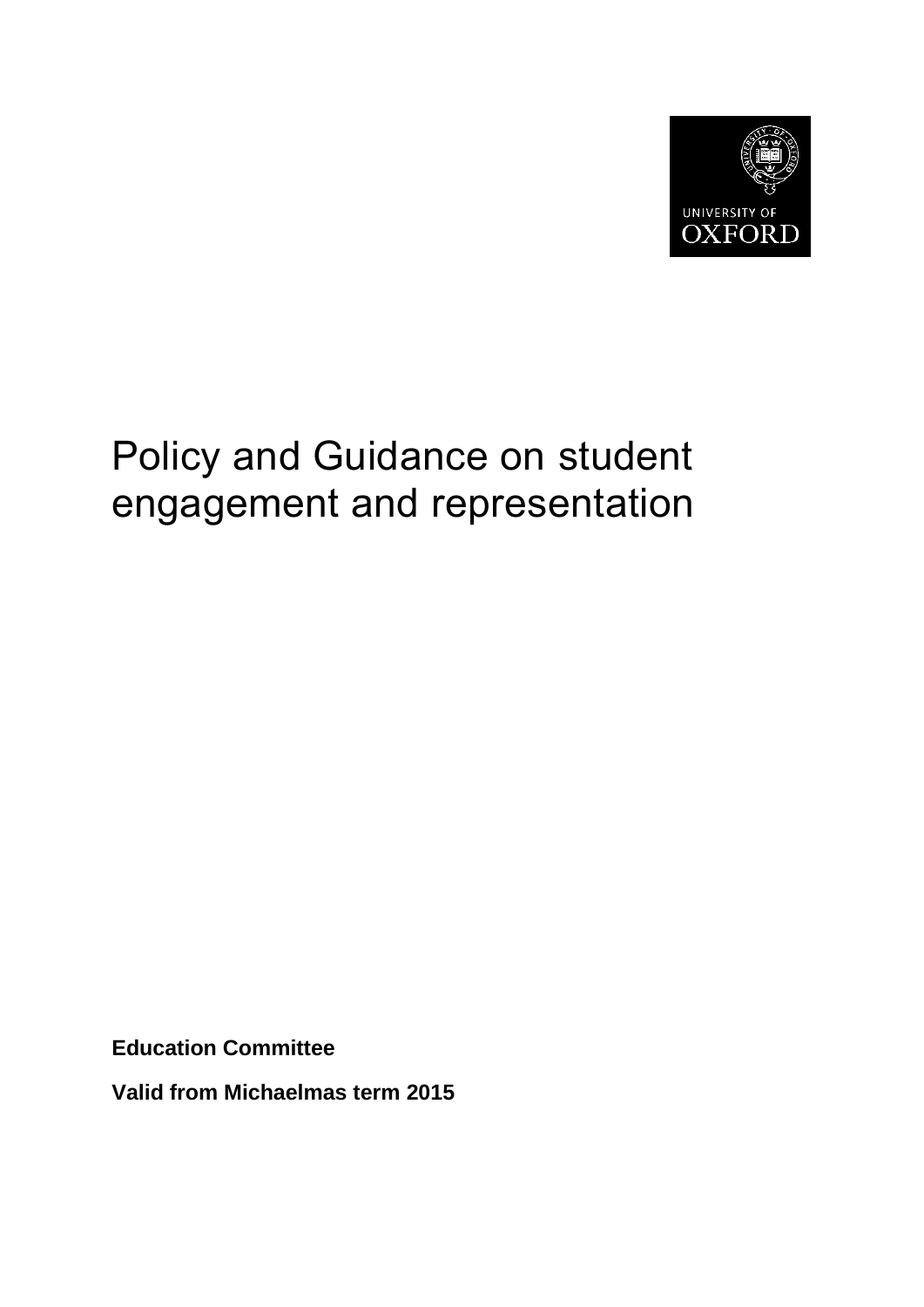## **Contents**

| 1.  |                                                                                           |  |  |  |  |  |  |  |
|-----|-------------------------------------------------------------------------------------------|--|--|--|--|--|--|--|
| 2.  |                                                                                           |  |  |  |  |  |  |  |
| 3.  |                                                                                           |  |  |  |  |  |  |  |
| 4.  |                                                                                           |  |  |  |  |  |  |  |
|     |                                                                                           |  |  |  |  |  |  |  |
|     |                                                                                           |  |  |  |  |  |  |  |
|     |                                                                                           |  |  |  |  |  |  |  |
|     |                                                                                           |  |  |  |  |  |  |  |
|     |                                                                                           |  |  |  |  |  |  |  |
| 5.  |                                                                                           |  |  |  |  |  |  |  |
|     |                                                                                           |  |  |  |  |  |  |  |
|     |                                                                                           |  |  |  |  |  |  |  |
| 6.  |                                                                                           |  |  |  |  |  |  |  |
| 7.  |                                                                                           |  |  |  |  |  |  |  |
| 8.  |                                                                                           |  |  |  |  |  |  |  |
| 9.  |                                                                                           |  |  |  |  |  |  |  |
| 10. |                                                                                           |  |  |  |  |  |  |  |
|     |                                                                                           |  |  |  |  |  |  |  |
|     | Use of student evaluation and feedback data in quality assurance and enhancement . 11     |  |  |  |  |  |  |  |
|     |                                                                                           |  |  |  |  |  |  |  |
|     |                                                                                           |  |  |  |  |  |  |  |
|     | Annex A Student membership details for University-level committees, and for Conference of |  |  |  |  |  |  |  |
|     |                                                                                           |  |  |  |  |  |  |  |

# **Version history**

| 1.0 | <b>July 2015</b>  | Original publication | Approved by Education Committee                                                                                                                                                               |
|-----|-------------------|----------------------|-----------------------------------------------------------------------------------------------------------------------------------------------------------------------------------------------|
| 1.1 | September<br>2016 | Minor updates        | Updates to Annex A and correction of policy<br>review date.                                                                                                                                   |
|     |                   |                      | Approved on behalf of the PVC (Education)                                                                                                                                                     |
| 1.2 | August<br>2017    | Minor updates        | Updates to Annex A, insertion of requirement<br>for departments to discuss fee change<br>proposals with students via JCCs in para 4.2<br>and addition of para 9.2 re departmental<br>reviews. |
|     |                   |                      | Approved by the PVC (Education).                                                                                                                                                              |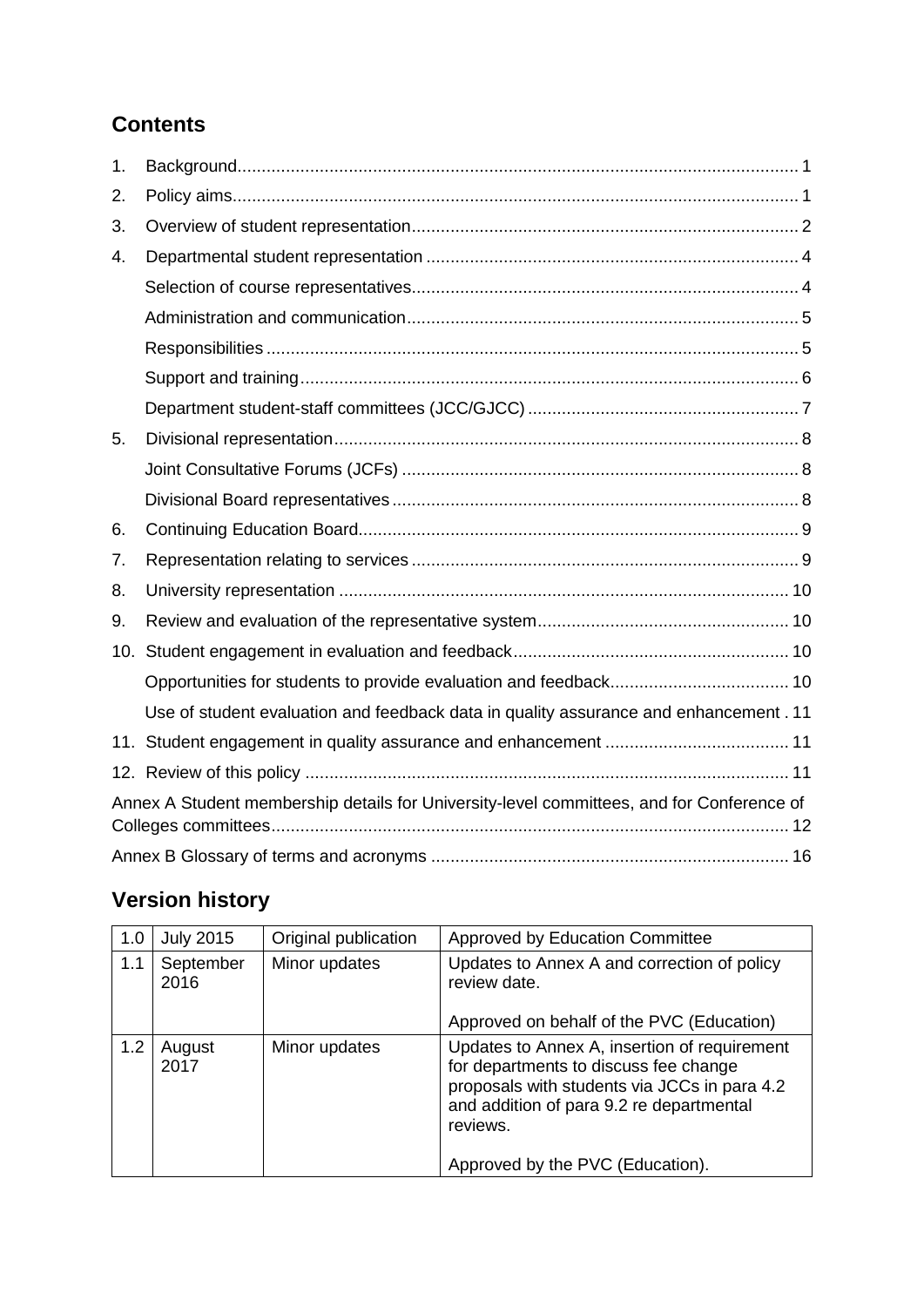| 1.3 | September<br>2018 | Minor updates | Addition of para. 10.6 to clarify that<br>committees responsible for joint schools<br>should consider student evaluation and<br>feedback specific to the joint school. |
|-----|-------------------|---------------|------------------------------------------------------------------------------------------------------------------------------------------------------------------------|
|     |                   |               | All references to OUSU changed to Oxford<br>SU.                                                                                                                        |
|     |                   |               | Approved by the PVC (Education).                                                                                                                                       |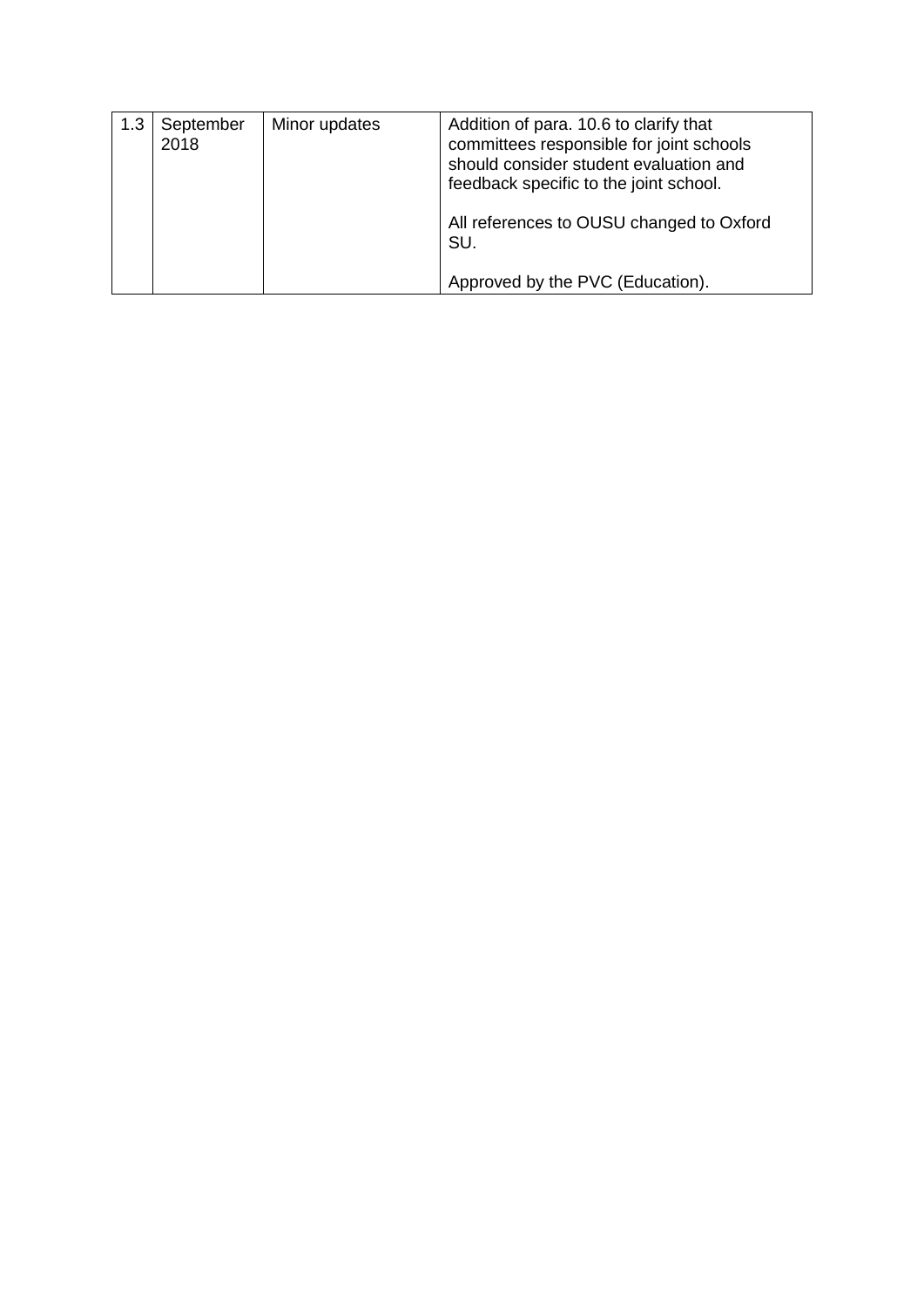## <span id="page-3-0"></span>**1. Background**

- 1.1. This document sets out the Education Committee policy on student engagement and representation and provides guidance for students and staff on supporting engagement and representation at all levels. It incorporates sector expectations in the form of the UK Quality Code, in particular *Chapter B5: Student engagement*.
- 1.2. This document is developed from the recommendations of the Student Representation Working Group which reported to Education Committee in Trinity Term 2013 and the subsequent work done by the Quality Assurance Subcommittee on department student representation. This document identifies the key policy aims which underpin the recommendations and sets the recommendations within the wider policy framework of student engagement and representation at division and University level.
- 1.3. In this document all references to department should be read as also referring to faculties. All references to students refer to student members of the University.
- 1.4. This document does not cover student representation in colleges. Where issues about college provision arise through student representative structures in departments, departments should make clear to students the various routes by which these may be taken forward (e.g. by students directly with the relevant college, or, for matters across colleges in general, by the department via the Conference of Colleges' Senior Tutors' Committee or Graduate Committee).

## <span id="page-3-1"></span>**2. Policy aims**

- 2.1. Education Committee and Oxford University Student Union (Oxford SU) together are committed to engaging students in the improvement of their educational experience.
- 2.2. Students can engage in a number of ways:
	- as course representatives and representatives on department, division and University committees, or by interacting with their student representatives;
	- by providing individual and collective feedback on their learning and wider student experience through surveys and other means (including consultation exercises);
	- through engagement in key quality assurance and enhancement processes including reviews and course approval.
- 2.3. Through this document Education Committee and Oxford SU aim to ensure that:
	- every student at every level of every course will have access to representation, and as a result, will be able to influence their learning and wider experience through their representatives;
	- student representatives and staff working with them are aware of their responsibilities;
	- student representatives are supported and trained in their roles;
	- staff-student committees are forums for two way dialogue and consultation;
	- student representatives on all committees are empowered to raise issues and make meaningful contributions to discussions;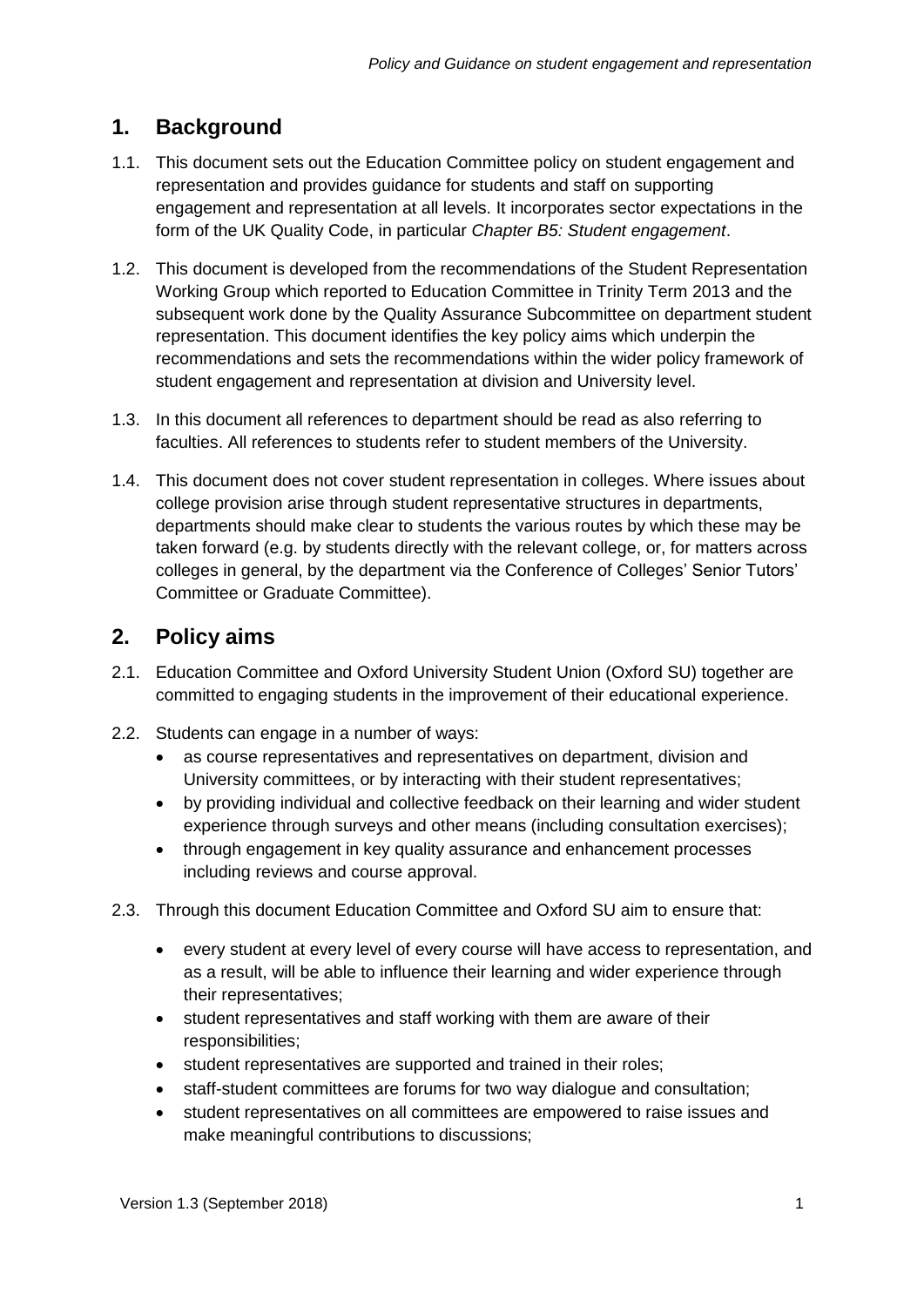- every student has a chance to provide feedback individually and anonymously on their learning and wider experience at relevant points in their course of study;
- feedback is analysed and any issues raised are addressed through department, division and University processes in a timely and effective way, always ensuring that the outcomes are fed back to the student body;
- students are empowered to engage meaningfully with key quality assurance and enhancement processes.

## <span id="page-4-0"></span>**3. Overview of student representation**

3.1. The student representation system has been developed in partnership by the University and Oxford SU. Partnership means that students should be involved in decisions affecting them and opportunities should be available for students and staff to work together to enhance the educational experience.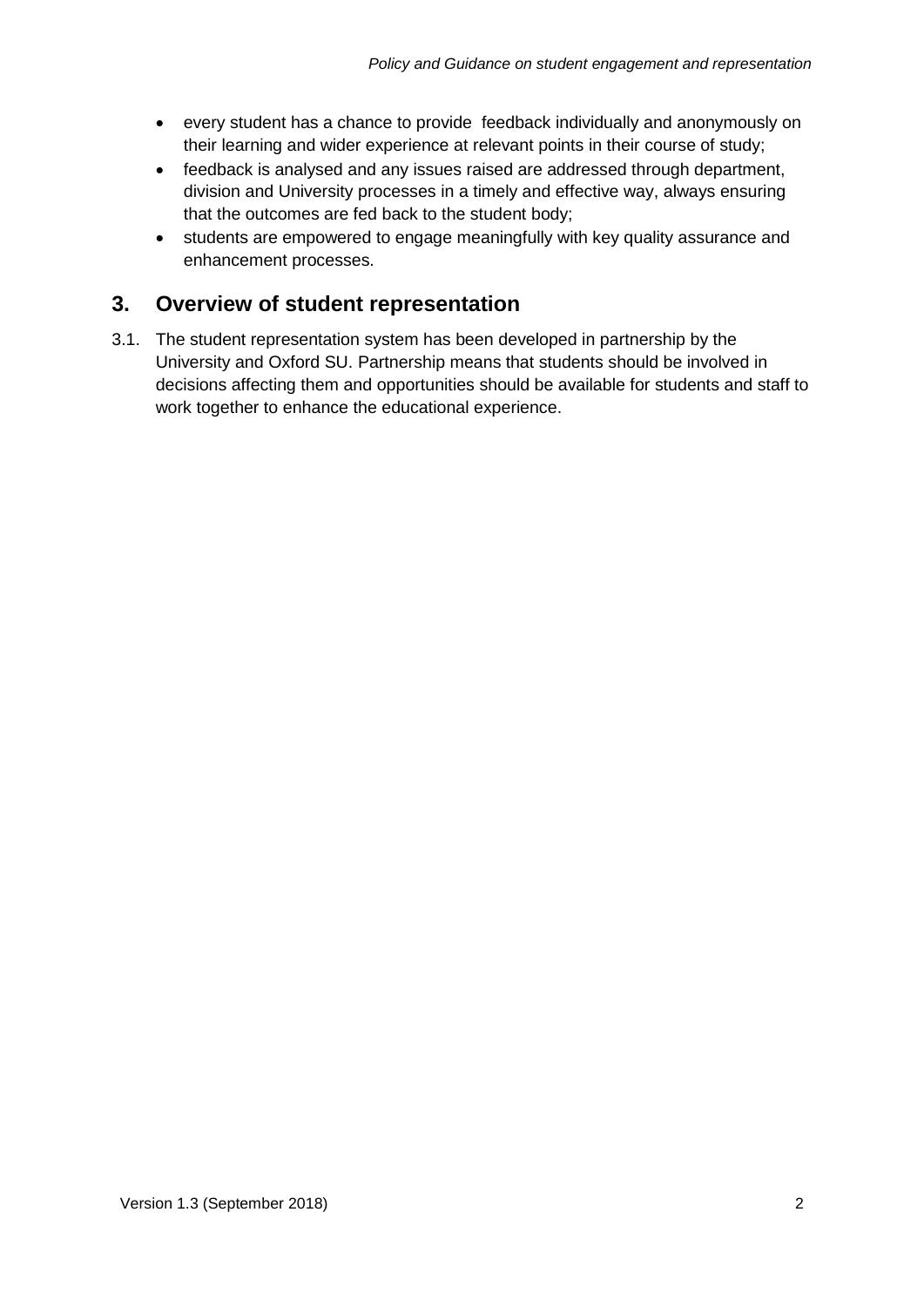

- 3.2. The broad pattern of representation, shown in the diagram above, is in place across the University. Student representative structures in individual departments, however, may vary, reflecting the diversity of organisational structures and the different size and composition of student bodies. This policy is intended to set a flexible framework, and allowing local representation structures to be tailored to the student body they serves.
- 3.3. Oversight of the University's system of student representation is the responsibility of the Pro-Vice-Chancellor (Education) on behalf of Education Committee and Oxford SU's Vice-President Access and Academic Affairs and Vice-President Graduates on behalf of Oxford SU Council.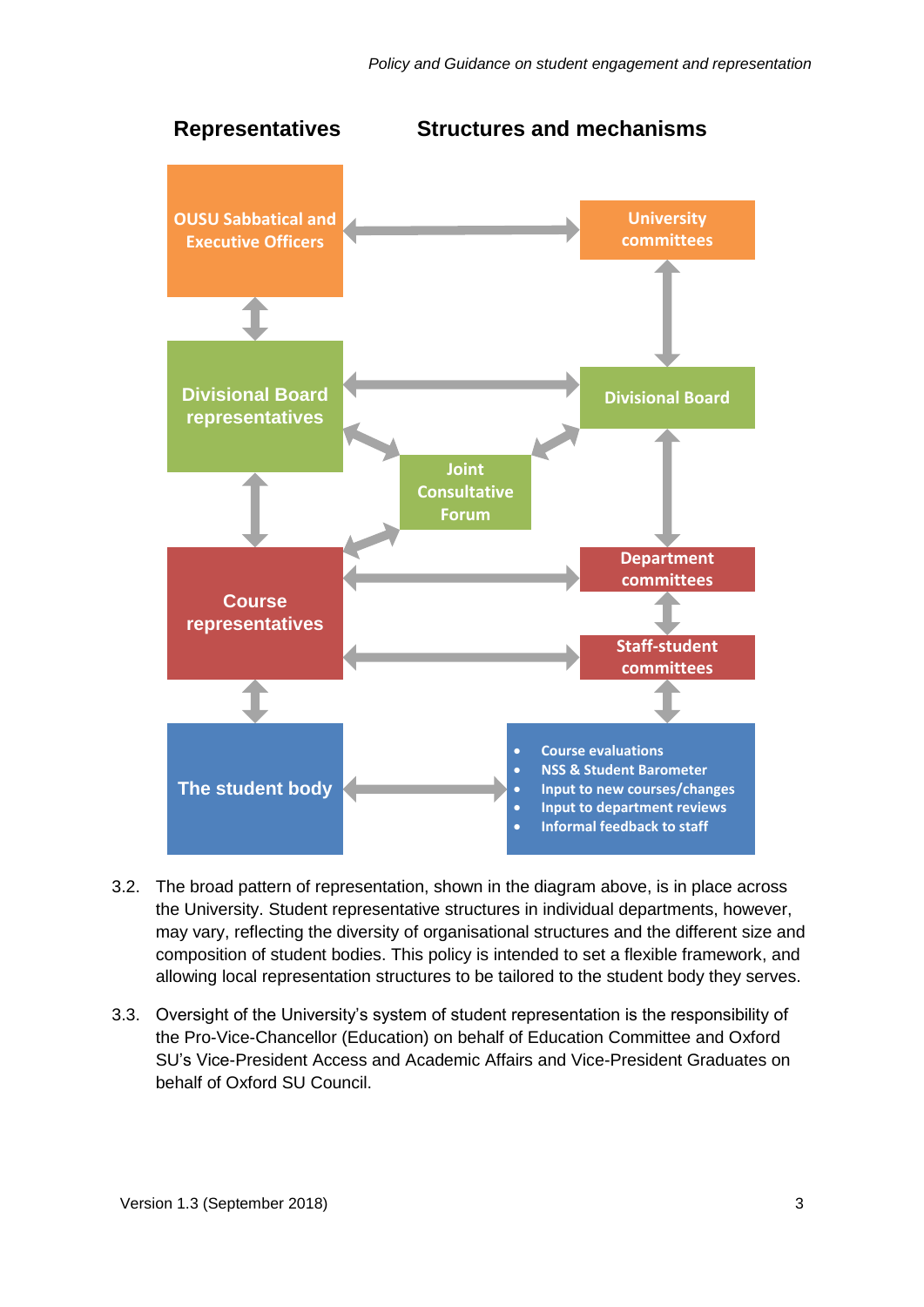## <span id="page-6-0"></span>**4. Departmental student representation**

- 4.1. Every department should have in place a system of student representation agreed with their student body.
- 4.2. The exact details of the system that a department agrees with its student body will vary according to local circumstances (for example, the proportion of a department's students on joint schools). The features of the system should normally include the following:
	- a staff-student committee, normally a Joint Consultative Committee (JCC) and a Graduate Joint Consultative Committee (GJCC);
	- a number of 'course representatives' based either upon cohorts, courses, colleges, or a combination, as is appropriate. These students will be the members of the department staff-student committee (JCC and GJCC or equivalent);
	- undergraduate and graduate course representatives at both department board and academic committee levels. This is with an understanding that some business will need to be 'reserved';
	- graduate representation will be arranged to ensure adequate representation of both postgraduate research and postgraduate taught students;
	- adequate representation arrangements for joint school students where relevant, for example, by dedicated course representative(s) or through the establishment of a specific forum;
	- representation arrangements for part-time students.
- 4.3. Course representatives should also be included on other relevant department committees, including course committees where in place, whose remit is of direct relevance to the student experience.
- 4.4. Designated course representatives might also be considered in relation to other specific student groups, such as disabled students, mature students, international students or functions, such as access and outreach, where appropriate.

#### <span id="page-6-1"></span>**Selection of course representatives**

- 4.5. Course representatives should be democratically elected on an annual basis by the student body. Department staff should assist with the publicity and administration of elections.
- 4.6. In some cases it may not be feasible for course representatives to be elected and an alternative system may need to be put in place, for instance, a system of open nomination. Where this is the case the process of nomination should be publicised as widely as possible by department staff to ensure all students are aware of the opportunity to participate. Course representatives should not be selected by staff.
- 4.7. Once course representatives are selected, their contact details should be passed to Oxford SU [\(ARO@oxfordsu.ox.ac.uk\)](mailto:ARO@oxfordsu.ox.ac.uk) along with details of the constituency they represent, for example, first year undergraduate students, joint school students etc.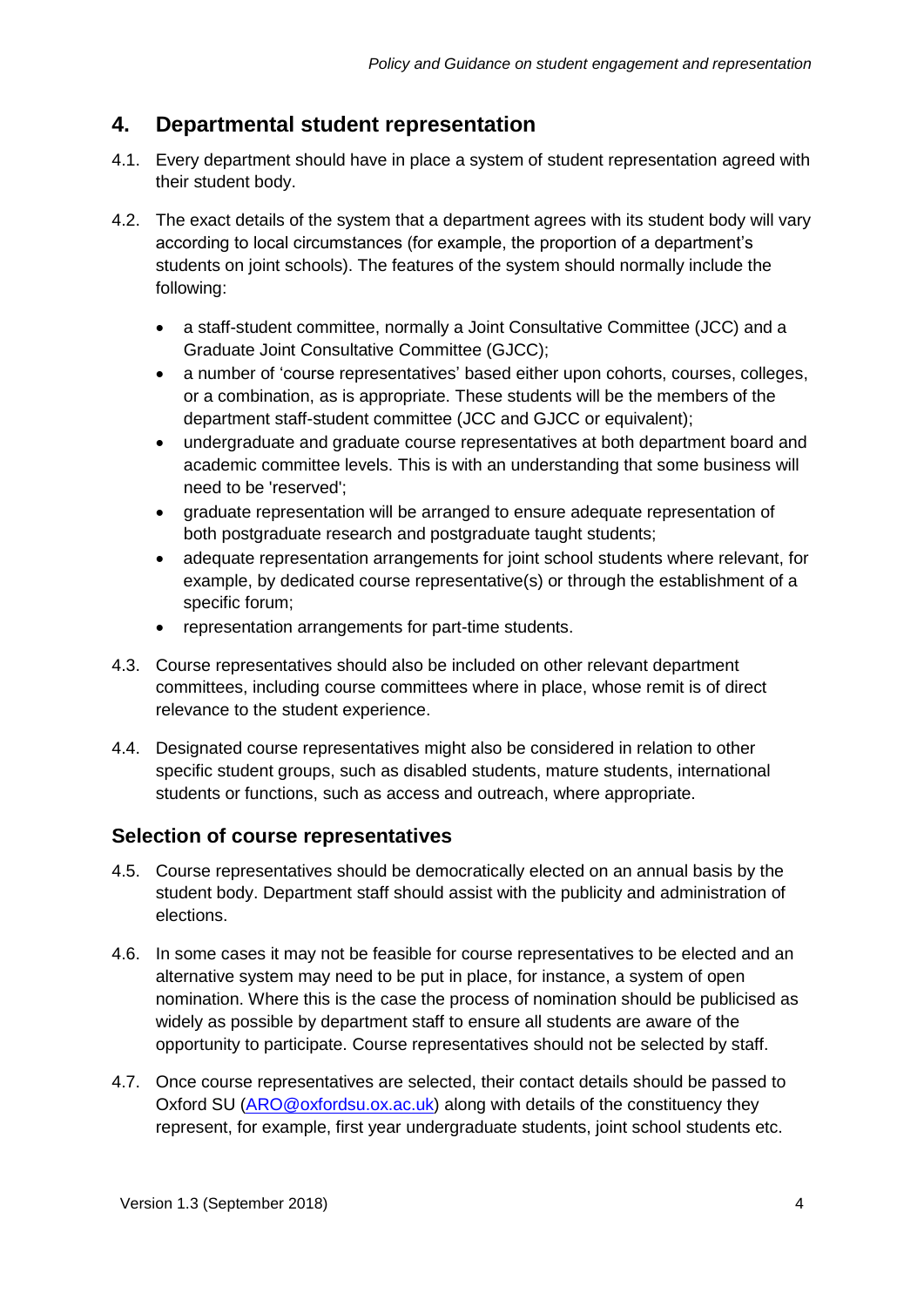#### <span id="page-7-0"></span>**Administration and communication**

- 4.8. Departments will need to maintain a record of current course representatives, and publicise their details through the department Weblearn site or website as appropriate. Any changes in representatives through the year should be communicated to Oxford SU [\(ARO@oxfordsu.ox.ac.uk\)](mailto:ARO@oxfordsu.ox.ac.uk).
- 4.9. Information about the student representation system in place should be provided by departments as part of student induction and should be included in course handbooks. New staff joining the department should also be introduced to the student representation system as part of their induction.
- 4.10. Departments should provide course representatives with access to email lists for, or other electronic means of communicating with, students in their department, enabling them to contact their constituents regularly. This may be indirect, via a department administrator.

#### <span id="page-7-1"></span>**Responsibilities**

#### *Course representatives*

4.11. Course representatives should:

- regularly seek out the views and opinions of the students they represent on all matters concerning their student experience;
- bring course-level issues and concerns raised by the students they represent to meetings of the JCC/GJCC or equivalent;
- attend and contribute, as far as possible, to any other meetings with staff to which they are invited;
- ensure that they are prepared for meetings by reading papers and consulting with the students they represent on the issues to be discussed;
- provide feedback back to the students they represent on the outcomes of meetings;
- liaise with other course representatives to form a picture of the views of the department student body;
- attend training for course representatives provided by Oxford SU.
- 4.12. From amongst the departmental cohort of course representatives the following specific responsibilities should be distributed:
	- the chairs or co-chairs of the JCC and GJCC, or the course representatives involved in the agenda setting for these bodies;
	- the link to the divisional board representatives (see section 5) and Oxford SU;
	- the co-ordination of communication with the student body of key updates from the JCC/GJCC or equivalent and matters passed on by the Divisional Board representatives;
	- representation on other departmental committees.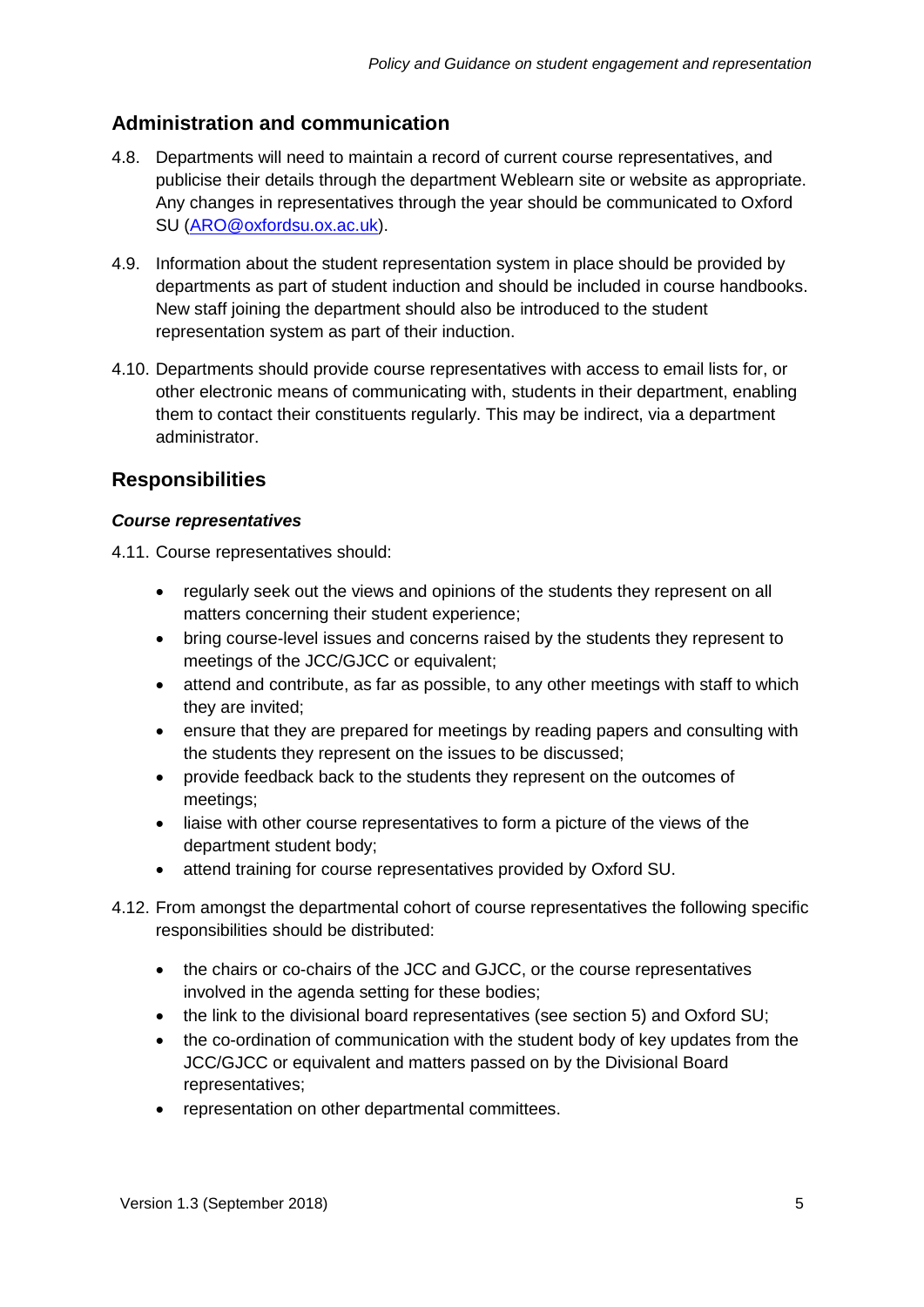4.13. How these responsibilities are allocated may vary depending on the size and complexity of the department, and in some cases a lead department student representative may be identified to take on several of these responsibilities.

#### *Department staff*

- 4.14. Departments should identify a lead administrative contact who is responsible for effective administration of the student representation system, including the following responsibilities:
	- acting as first point of contact for student representatives for all administrative matters, for example, meeting arrangements, communicating with the student body etc.;
	- administration of JCC/GJCC meetings including the preparation and distribution of papers and publication of minutes;
	- communicating with Oxford SU regarding the names and contact details of course representatives.
- 4.15. Departments should identify a lead academic or academics (it may be more likely to have separate leads for undergraduate and graduate matters where these are operated through a JCC and GJCC) responsible for the effective operation of the student representation system including the following responsibilities:
	- acting as first point of contact with course representatives regarding any issues or concerns they wish to raise through the JCC/GJCC or other mechanisms as appropriate.
	- acting as first point of contact for students and staff regarding the operation of the student representation system, including any complaints regarding course representatives.
	- chairing, co-chairing or supporting course representatives in setting the agenda for the JCC/GJCC, as appropriate.

## <span id="page-8-0"></span>**Support and training**

#### *For course representatives*

- 4.16. Oxford SU offers training and support to all new and returning course representatives on an annual basis. They are also provide support and guidance to course representatives in relation to specific issues.
- 4.17. The relevant Director of Studies and chair of the JCC/GJCC (if these are not the same person) should meet with all new course representatives after their selection, along with the relevant department administrator. Alternate forms of induction should be in place for part-time students where necessary.
- 4.18. Wherever possible, departments should encourage and facilitate a direct handover process between cohorts of course representatives.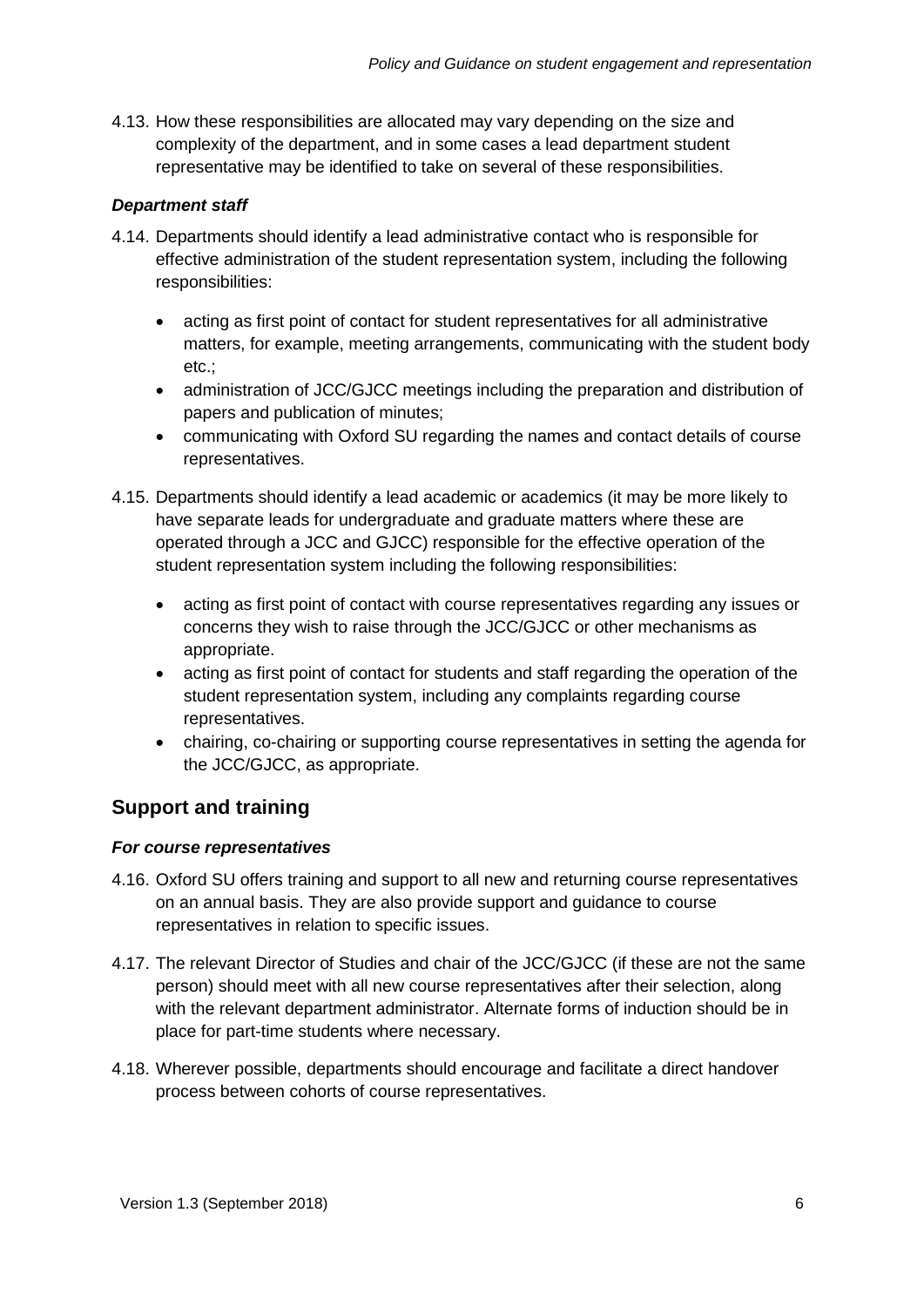#### *For staff*

4.19. Oxford SU have developed guidance for staff on supporting effective student representation.<sup>1</sup>

#### <span id="page-9-0"></span>**Department student-staff committees (JCC/GJCC)**

- 4.20. Department staff-student committees have a dual purpose. They are a forum for students to be proactively consulted on matters related to their educational experience and for students to raise issues they wish to be discussed. They are a venue for twoway dialogue between students and staff.
- 4.21. Staff-student committees are normally expected to take the form of a Joint Consultative Committee (JCC) and a Graduate Joint Consultative Committee (GJCC) and their membership should consist of all course representatives in the department. These should meet at least termly. The lead academic (see paragraph 4.14) should attend along with any other relevant staff.
- 4.22. In order to ensure full and effective student involvement in the JCC/GJCC one of the following three options should be in place: a student chair, a student co-chair, or a close working relationship between a designated student representative and staff chair. This student should be selected by agreement amongst the course representatives in the department (see paragraph 4.11).
- 4.23. Small departments may choose to operate a single JCC for all students or offer allstudent meetings, but these should be organised in a way that still enables them to meet the substance of the terms of reference given below. Informal, ad hoc meetings are unlikely to be able to fulfil this requirement.
- 4.24. Secretarial support should be provided by the department, i.e. organisation of meeting room, preparation of the agenda with the Chair, taking notes and circulation of notes and actions. The agenda and notes from each meeting should be made available to all students through the department WebLearn site or website as appropriate.
- 4.25. JCCs should have clear reporting lines to relevant departmental committees and a transparent system should be in place to monitor matters referred and report back any action taken. Reporting mechanisms should be arranged to ensure the provisions of Statute XIII are taken into account relating to the right to consultation.<sup>2</sup>

#### *Terms of reference*

-

4.26. The following items should be incorporated into the terms of reference for all JCCs/GJCCs or equivalent.

<sup>1</sup> [www.admin.ox.ac.uk/edc/policiesandguidance/pandgstudentengageandrep/](http://www.admin.ox.ac.uk/edc/policiesandguidance/pandgstudentengageandrep/)

<sup>2</sup> *Statute XIII: Student Members: Other Provisions* - 'No recommendation from a joint committee with student members, or other body for consultation with student members, established under any statute or regulation or otherwise, shall be rejected without the student members of the committee or body having been given an opportunity of discussion with the body with which it is a joint committee or consultative body.' <http://www.admin.ox.ac.uk/statutes/787-121.shtml>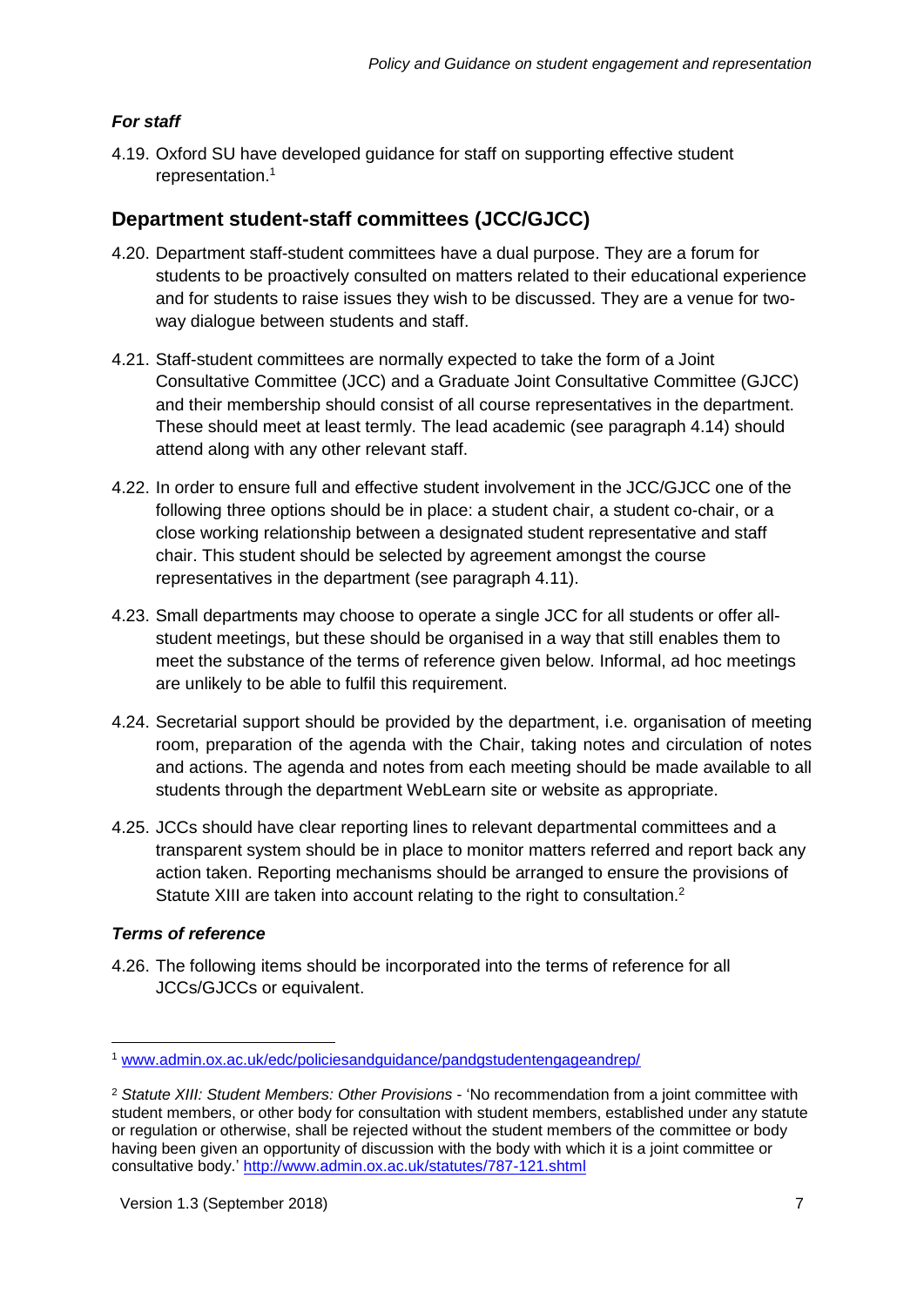- To act as a two-way channel of communication between the department and its students on all aspects of their educational experience in the department.
- To refer matters raised through the representation system to the relevant department committee.
- To receive and comment on any changes planned by the department with respect to admissions, induction, teaching, and assessment as referred to them by any department committee.
- To comment on physical resources within or related to the department, for example, computer facilities, laboratory provision, library provision etc. and online resources.
- To comment upon safety within the department.
- To receive and consider analyses of and department responses to: the outcomes of course evaluation mechanisms, National Student Survey and the Student Barometer; student performance and outcomes; and annual reports of the Chairs of boards of examiners, external examiners reports.
- To receive and consider reports from department reviews, course reviews and professional, statutory and regulatory bodies (as relevant and when allowed by PSRBs).
- To receive and comment on proposals by the department for fees to be charged to future student cohorts.
- To review on an annual basis the effectiveness of the student representation system in the department including identifying any changes to the system.
- To discuss follow-up action resulting from previous JCC meetings, in particular any matter which was referred to other department committees
- To report to the [agreed committee (s)] by submission of notes/summary of each meeting of the JCC.

4.27. Additional terms of reference may be added as agreed by individual JCC/GJCCs.

## <span id="page-10-0"></span>**5. Divisional representation**

#### <span id="page-10-1"></span>**Joint Consultative Forums (JCFs)**

5.1. Divisions may consider operating their own staff-student committee in the form of a Joint Consultative Forum. Their terms of reference should be informed by that given for departmental staff-student committees (paragraph 4.26).

#### <span id="page-10-2"></span>**Divisional Board representatives**

5.2. Council Regulations 17 of 2002 'Regulations for Divisional Boards' includes provisions for the representation of students at Divisional Board meetings – one representative for undergraduate students and one for graduate students, who are entitled to speak but not vote. Responsibility for selecting Divisional Board representatives rests with Oxford SU Council. Divisional Board representatives serve a one year term and can stand for re-election if still eligible. Details of the selection process are published annually on the Oxford SU website.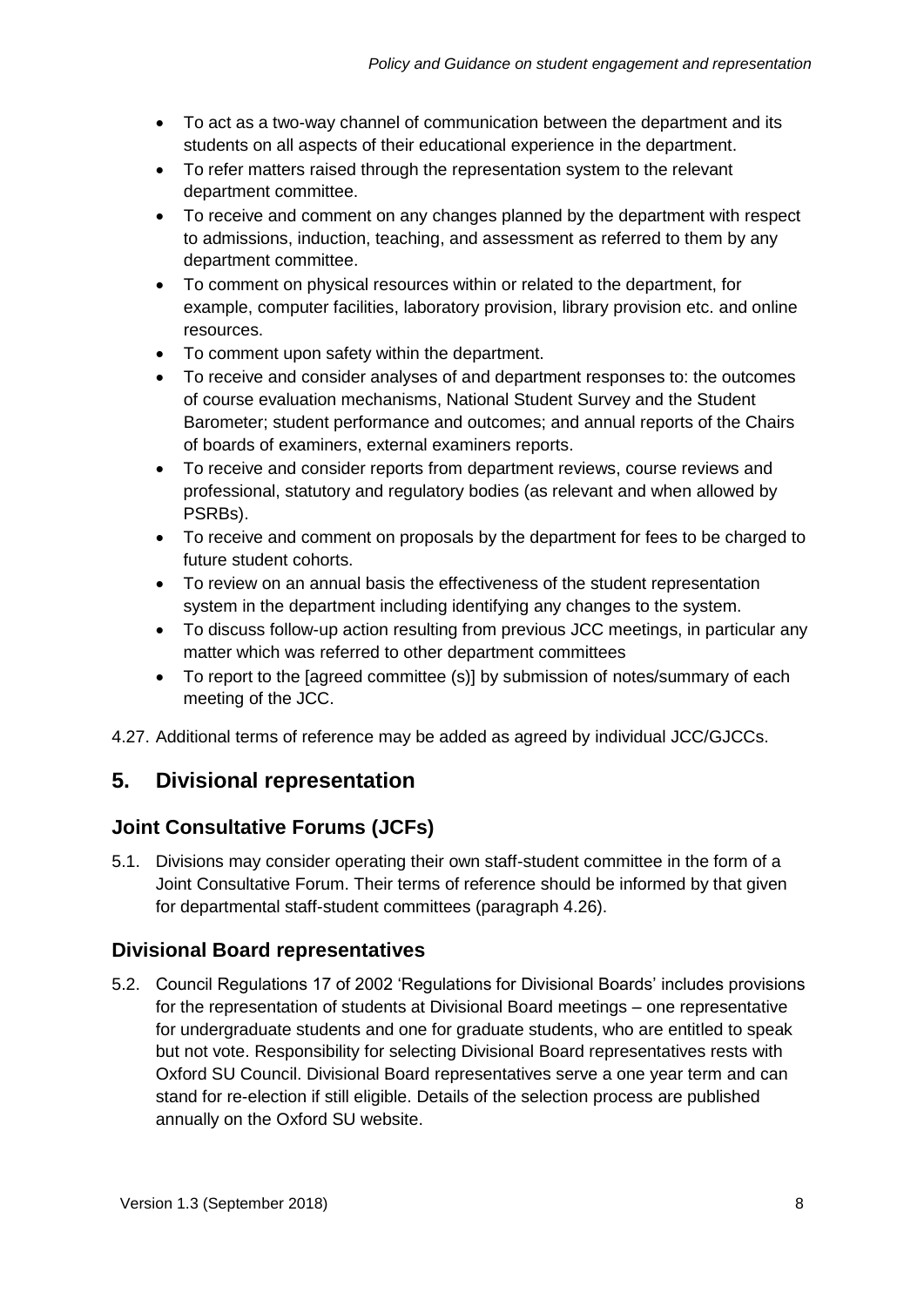5.3. Divisions should also invite Divisional Board representatives to attend other relevant divisional committees.

#### *Responsibilities*

- 5.4. Oxford SU expects that Divisional Board representatives should:
	- consult with students within their division, via or in consultation with course representatives, to canvass opinion on proposed changes or alterations within the division;
	- consult with students within their division, via or in consultation with course representatives, to discuss issues or matters arising relating to their educational experience to bring to the meeting;
	- contribute to meetings, relaying the views of the students they represent during discussion and decision making;
	- submit a report on their activities to Oxford SU Council and attend Oxford SU Council meetings;
	- meet regularly with the Oxford SU VP Access and Academic Affairs to discuss University wide undergraduate issues and meet regularly with the VP Graduates for University wide graduate issues as appropriate.
	- attend other relevant divisional committees when invited, providing their timetable and workload allows.

#### *Training and support*

- 5.5. Oxford SU offers training and support to all new and continuing Divisional Board representatives on an annual basis.
- 5.6. Oxford SU provides all Divisional Board representatives with the contact details of the course representatives in the relevant departments.
- 5.7. Divisional officers arrange introductory meetings for new and returning Divisional Board representatives with the Head of Division and other key staff.

## <span id="page-11-0"></span>**6. Continuing Education Board**

6.1. Council Regulations 15 of 2002, 'Part 16: Continuing Education Board' includes provisions for the representation of students on the Continuing Education Board. Representatives are nominated from amongst student representatives on the academic committees of the Department for Continuing Education.

## <span id="page-11-1"></span>**7. Representation relating to services**

7.1. Student representatives should be involved in all committees which relate to studentfacing services. Most services operate University level committees with student representatives (see Annex A). Committees for Library Provision and Strategy (CLiPS) operate at a divisional level, and also at department level or relate to a specific library.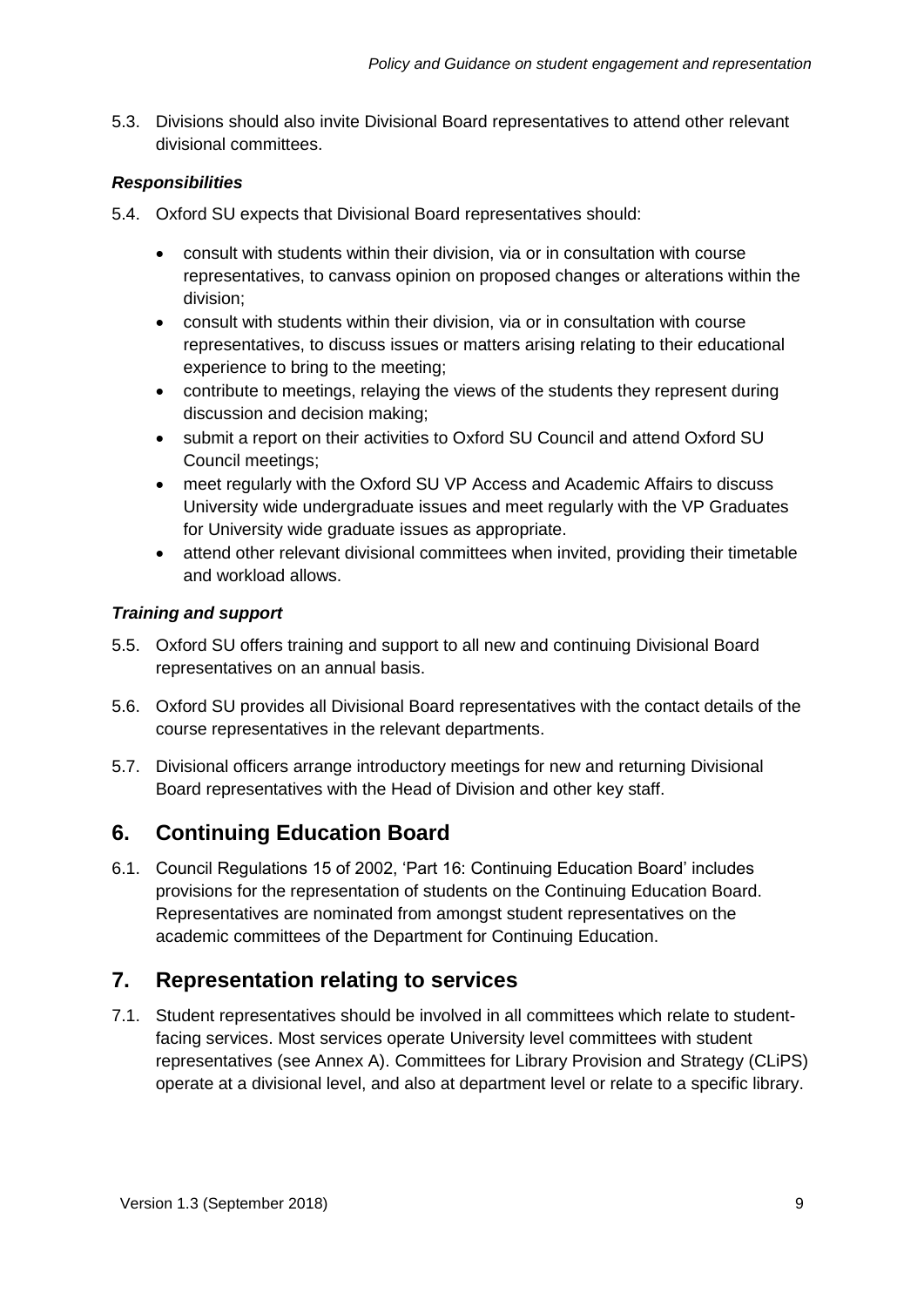## <span id="page-12-0"></span>**8. University representation**

- 8.1. Representation at the University level is provided for through direct election of the officers of Oxford SU. This is provided for within Statute XIII and takes into account the University's obligations under the Education Act 1994.
- 8.2. Any formal committee of the University which has direct relevance to the student experience should have appropriate student representation. The nature of that representation should be discussed with Oxford SU. Student representatives are in attendance at Council and are entitled to speak but not vote.<sup>3</sup> Student representatives are members of relevant subcommittees of Council and are entitled to speak but not vote in accordance with Council Regulations 14 of 2002, part 2.3. <sup>4</sup> Current representation arrangements are listed in Annex A.

## <span id="page-12-1"></span>**9. Review and evaluation of the representative system**

- 9.1. The review of the overall operation and effectiveness of the student representation system is a joint responsibility of Education Committee and Oxford SU. This is undertaken through an annual report to Education Committee and Oxford SU Council.
- 9.2. Education Committee expects that the effectiveness of arrangements for student representation in a department should be considered specifically in the six-yearly review of each department.

## <span id="page-12-2"></span>**10. Student engagement in evaluation and feedback**

10.1. The student representation system allows the student body to engage collectively with the evaluation and enhancement of their educational experience. The University also recognises individual student evaluation as an essential component of its systems and processes for the quality assurance and enhancement of the University's education provision.

#### <span id="page-12-3"></span>**Opportunities for students to provide evaluation and feedback**

- 10.2. Every department should provide regular opportunities for all students undergraduate and graduate - to provide individual feedback on their educational experience. At a minimum this should take place on an annual basis. For one-year courses it is good practice to provide an early opportunity for students to provide feedback on their experience. Student evaluation gives departments vital feedback on their teaching and course organisation, and how and where it could be improved.
- 10.3. The form this evaluation takes will vary between departments. It might for example, be through local course questionnaires, focus groups, or informal meetings with opportunities for one to one discussion. Departments should consult with their student body, through the JCC/GJCC, on the form and timing that student evaluation and feedback should take.

-

<sup>3</sup> Council Regulations 13 of 2002 - [www.admin.ox.ac.uk/statutes/regulations/1101-120.shtml](http://www.admin.ox.ac.uk/statutes/regulations/1101-120.shtml)

<sup>4</sup> Council Regulations 14 of 2002 - http://www.admin.ox.ac.uk/statutes/regulations/519-122.shtml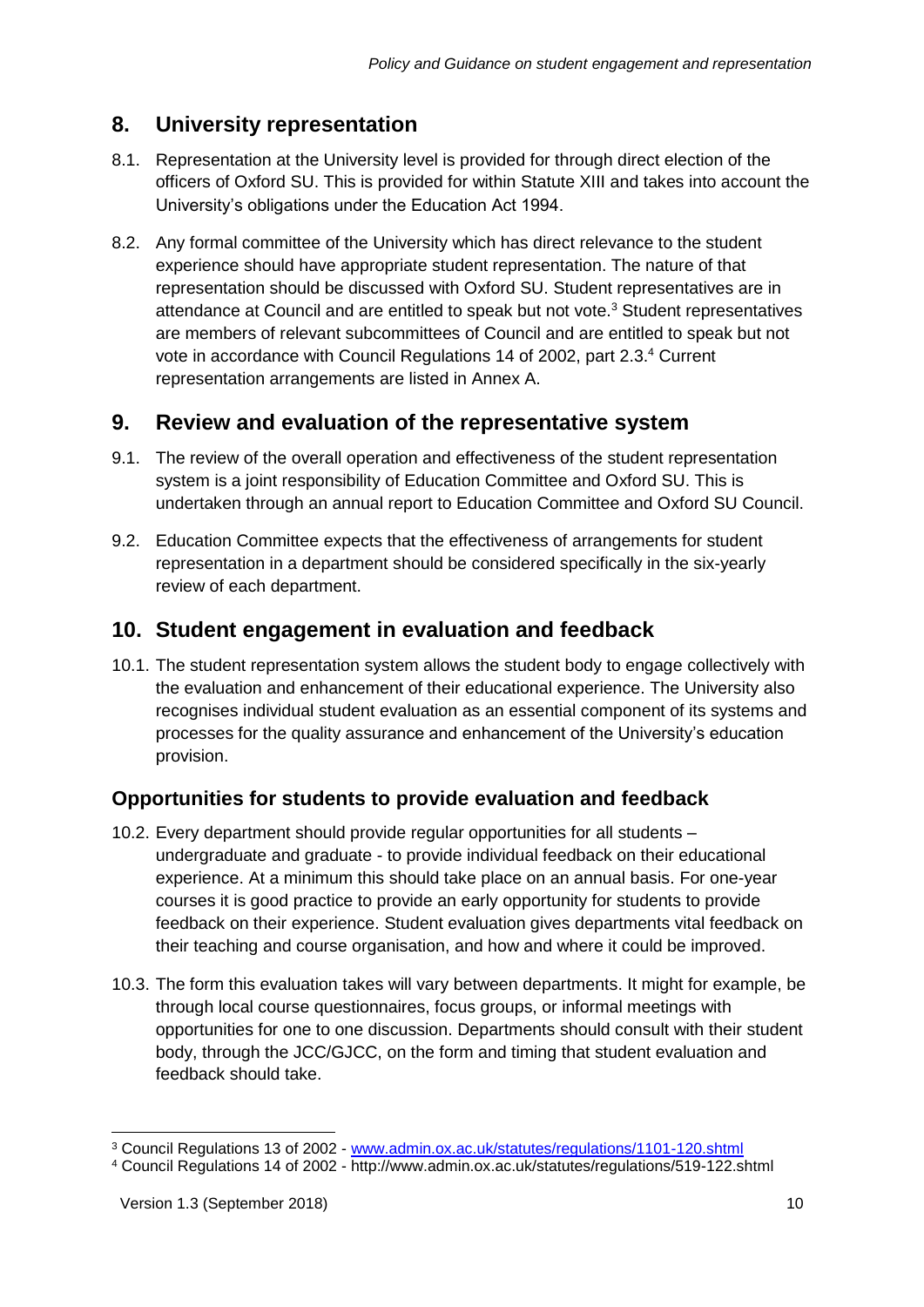- 10.4. Departments should ensure that students are informed of the outcomes of evaluations and are informed of the changes made as a result of the information they have provided. This should be in addition to consideration of the results and proposed actions at the JCC/GJCC.
- 10.5. The University gives students the opportunity to provide feedback individually and anonymously through the National Student Survey (NSS) and Student Barometer.
- 10.6. Committees responsible for joint schools (e.g. joint standing committees) should consider student evaluation and feedback specific to the joint school. This should include feedback through the NSS and Student Barometer where possible (the opportunity to do this may be limited for smaller joint schools, because small joint schools are typically combined with cognate subjects in student surveys to increase the likelihood of reaching reporting thresholds).

#### <span id="page-13-0"></span>**Use of student evaluation and feedback data in quality assurance and enhancement**

- 10.7. The information gathered through student evaluation and feedback exercises is used in a number of quality assurance and enhancement processes:
	- Annual monitoring processes (see the *Procedure for the annual monitoring of courses<sup>5</sup>* );
	- A multi-year analysis of NSS and Student Barometer data is included in the selfevaluation document of all department reviews; and
	- Other reviews, for example, course reviews.

#### <span id="page-13-1"></span>**11. Student engagement in quality assurance and enhancement**

- 11.1. The University's *Policy and Guidance on new courses and major changes to courses (including closure)* requires that students are involved in the process of developing new courses or making major changes to courses.
- 11.2. The University's process for the review of departments and faculties involves a student member of the review team. Current students are also engaged in the process through meetings with the review panel.

## <span id="page-13-2"></span>**12. Review of this policy**

12.1. Education Policy Support, officers from the divisions and the Department for Continuing Education, and Oxford SU will review this policy on a biennial basis, drawing on the annual report to Education Committee and Oxford SU (see paragraph 9.1). The next review is due to take place during 2018-19.

-

<sup>5</sup> [www.admin.ox.ac.uk/edc/qa/pamc/](http://www.admin.ox.ac.uk/edc/qa/pamc/)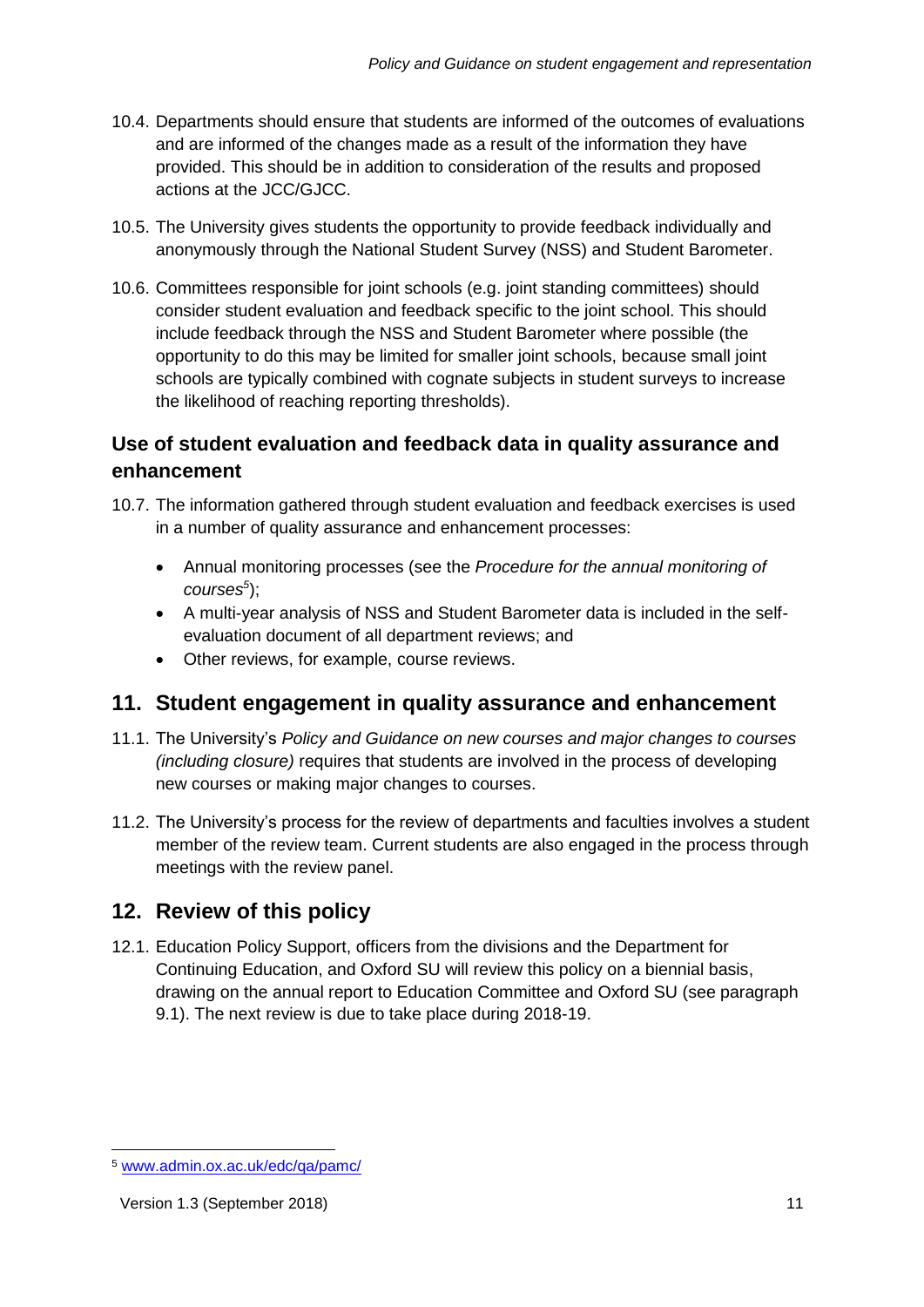# <span id="page-14-0"></span>**Annex A Student membership details for University-level committees, and for Conference of Colleges committees**

See table overleaf.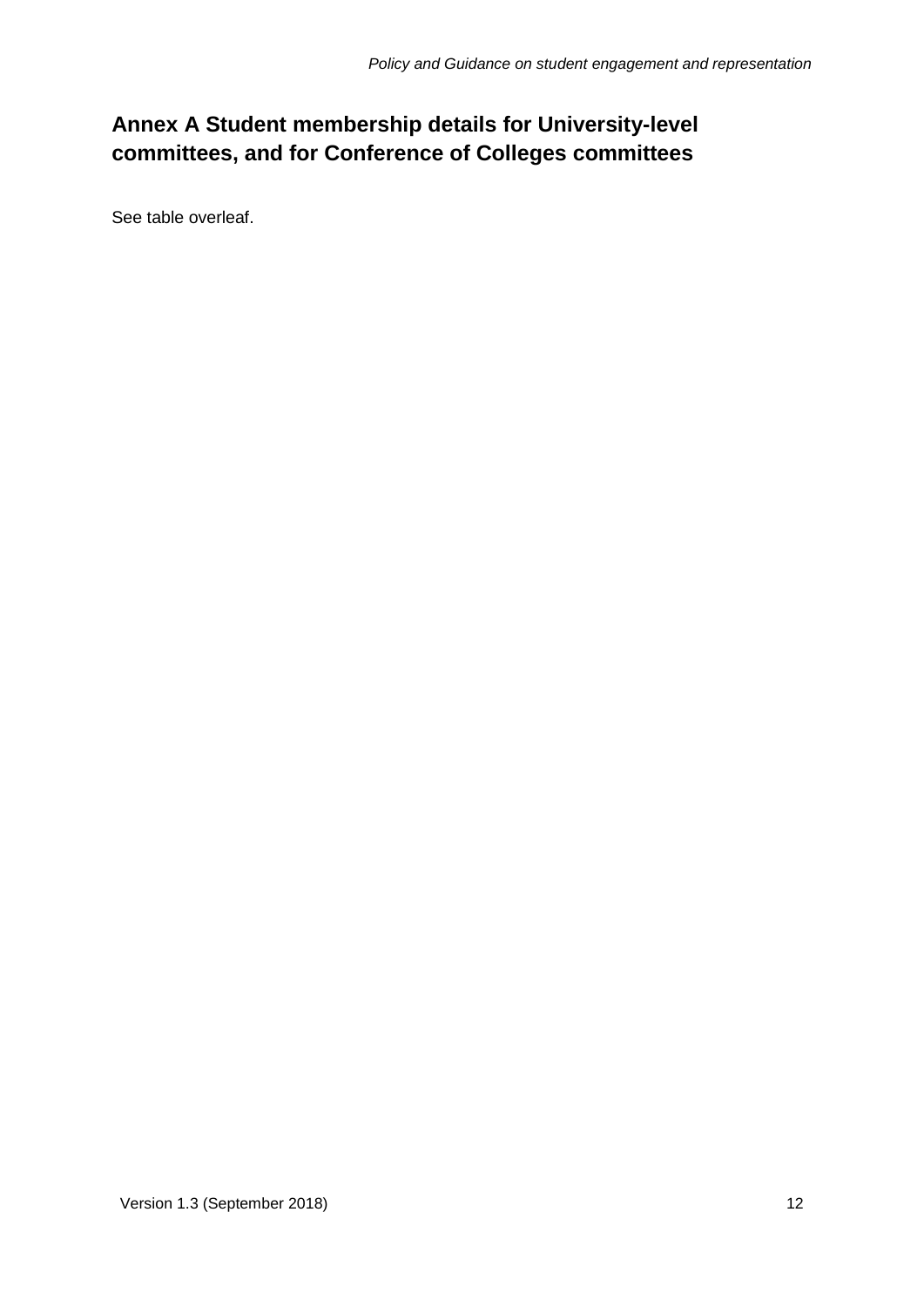|                                                                                                         |                  |                |            | Annex A Student membership details for University-level committees, and for Conference of Colleges committees                                              |                                                                   |
|---------------------------------------------------------------------------------------------------------|------------------|----------------|------------|------------------------------------------------------------------------------------------------------------------------------------------------------------|-------------------------------------------------------------------|
| <b>University Committee</b>                                                                             | S/c of           |                | No. Status | <b>Identity</b>                                                                                                                                            | <b>Link</b>                                                       |
|                                                                                                         |                  |                |            |                                                                                                                                                            |                                                                   |
| Council, main committees of Council and other committees reporting to Council                           |                  |                |            |                                                                                                                                                            |                                                                   |
| Council                                                                                                 | N/A              | 3              |            | In attendance (1) the President of the Oxford University Student Union;                                                                                    | http://www.admin.ox.ac.uk/statutes/regulations/1101-120.shtml     |
|                                                                                                         |                  |                |            | (2) the Vice-President (Graduates) of the Oxford University Student Union;                                                                                 |                                                                   |
|                                                                                                         |                  |                |            | (3) the Vice-President (Access & Academic Affairs) of the Oxford University Student Union;                                                                 |                                                                   |
| Education Committee (EdC)                                                                               | Council          |                | 1 Member   | (19), (20) the Vice-President (Access and Academic Affairs) and the Vice-President                                                                         | http://www.admin.ox.ac.uk/statutes/regulations/520-122aa.shtml    |
| General Purposes Committee (GPC)                                                                        | Council          | $\mathbf{1}$   | Member     | (Graduates) of the Oxford University Student Union.<br>(13) President of the Oxford University Student Union                                               | http://www.admin.ox.ac.uk/statutes/regulations/520-122g.shtml     |
|                                                                                                         |                  |                |            |                                                                                                                                                            |                                                                   |
| Planning and Resource Allocation Committee Council                                                      |                  |                | 1 Member   | one student member representative, selected by the Council of the Oxford University Student  http://www.admin.ox.ac.uk/statutes/regulations/520-122t.shtml |                                                                   |
| (PRAC)                                                                                                  |                  |                |            | Union from among the student member representatives on [University] Council                                                                                |                                                                   |
| Research and Innovation Committee                                                                       | Council          | $\overline{2}$ | Member     | two graduate student member representatives, appointed by the Graduate Committee of the                                                                    | http://www.admin.ox.ac.uk/statutes/regulations/520-122z.shtml     |
|                                                                                                         |                  |                |            | Oxford University Student Union, one from the Medical Sciences Division or Mathematical,                                                                   |                                                                   |
|                                                                                                         |                  |                |            | Physical and Life Sciences Division and one from the Humanities Division or Social Sciences<br>Division.                                                   |                                                                   |
| Committee for Development and Alumni                                                                    | Council          |                | 1 Member   | one student member representative appointed by the Executive of the Oxford University                                                                      | http://www.admin.ox.ac.uk/statutes/regulations/520-122gg.shtml    |
| Relations                                                                                               |                  |                |            | Student Union from among their own number                                                                                                                  |                                                                   |
| Continuing Education Board                                                                              | Council          | $\mathbf{1}$   | Member     | one student member working for an award under the aegis of the board (nominated from                                                                       | http://www.admin.ox.ac.uk/statutes/regulations/520-122h.shtml     |
|                                                                                                         | Council          |                | 2 Member   | among ContEd Student reps)                                                                                                                                 | http://www.admin.ox.ac.uk/statutes/regulations/520-122o.shtml     |
| Curators of the University Libraries                                                                    |                  |                |            | (17) a student member appointed by the Executive of the Oxford University Student Union;                                                                   |                                                                   |
|                                                                                                         |                  |                |            | (18) a student member appointed by the Graduate Committee of the Oxford University                                                                         |                                                                   |
|                                                                                                         |                  |                |            | Student Union.                                                                                                                                             |                                                                   |
| Information Technology (IT) Committee                                                                   | Council          |                | 1 Member   | (11) one member of the Council of the Oxford University Student Union elected by that                                                                      | http://www.admin.ox.ac.uk/statutes/regulations/520-122m.shtml     |
| Museums Board                                                                                           | Council          | $\mathbf{1}$   | Member     | Council<br>One member of the Council of the Oxford University Student Union chosen by that Council                                                         | http://www.admin.ox.ac.uk/statutes/regulations/520-122p.shtml     |
|                                                                                                         |                  |                |            |                                                                                                                                                            |                                                                   |
| Socially Responsible Investment Review                                                                  | Council          | $\mathbf{1}$   | Member     | a student member appointed by the Executive of the Oxford University Student Union from                                                                    | http://www.admin.ox.ac.uk/statutes/regulations/520-122bb.shtml    |
| Committee                                                                                               |                  |                |            | among their own number                                                                                                                                     |                                                                   |
|                                                                                                         |                  |                |            |                                                                                                                                                            |                                                                   |
| Subcommittees of Education Committee (including those with joint reporting lines and sub-panels/groups) |                  |                |            |                                                                                                                                                            |                                                                   |
| <b>Equality and Diversity Panel</b>                                                                     | EdC and<br>PersC |                | 1 Member   | Two representatives of Oxford University Student Union                                                                                                     | https://www.admin.ox.ac.uk/eop/                                   |
| Gender Equality Advisory Group                                                                          | E&D Panel        | $\overline{2}$ | Member     | The OUSU's VP Women and either the Graduate Women's Officer or one of the four                                                                             | https://www1.admin.ox.ac.uk/eop/gender/athenaswan/athenaswan      |
|                                                                                                         |                  |                |            | divisional graduate reps                                                                                                                                   | andgenderadvisorygroup/#d.en.112775                               |
| <b>Graduate Admissions Committee</b>                                                                    | EdC              |                | 1 Member   | the Vice-President (Graduates) of the Oxford University Student Union                                                                                      |                                                                   |
| Graduate Student Administration &                                                                       |                  | $\mathbf{1}$   | Member     | the Vice-President (Graduates) of the Oxford University Student Union.                                                                                     |                                                                   |
| Procedures Group                                                                                        |                  |                |            |                                                                                                                                                            |                                                                   |
| Joint Fees & Student Support Advisory                                                                   | PRAC, EdC        | $\overline{2}$ |            | In attendance Vice President (Access & Academic Affairs) and one other OUSU sabbatical trustee                                                             | http://www.admin.ox.ac.uk/pras/committees/jointbodies/jointfeesar |
| Group                                                                                                   | and Conf         |                |            | NOTE: this is a change to previous description, agreed by correspondence July 2017.                                                                        | dstudentsupportadvisorygroup                                      |
|                                                                                                         |                  |                |            |                                                                                                                                                            |                                                                   |
| Joint Student Number Planning Sub-                                                                      | PRAC, EdC        | $\mathbf{1}$   |            | In attendance Student representative (nominated by OUSU)                                                                                                   | http://www.admin.ox.ac.uk/pras/committees/jointbodies/jsnpsc      |
| Committee                                                                                               | and Conf         |                |            |                                                                                                                                                            |                                                                   |
|                                                                                                         |                  |                |            |                                                                                                                                                            |                                                                   |
| Joint Subcommittee of the Education                                                                     | EdC              |                | 6 Member   | (8) the President of the Oxford University Student Union;                                                                                                  | http://www.admin.ox.ac.uk/statutes/regulations/520-122x.shtml     |
| <b>Committee with Student Members</b>                                                                   |                  |                |            | (9) the Vice-President (Graduates) of the Oxford University Student Union;                                                                                 |                                                                   |
|                                                                                                         |                  |                |            | (10) the Vice-President (Access and Academic Affairs) of the Oxford University Student                                                                     |                                                                   |
|                                                                                                         |                  |                |            | Union:                                                                                                                                                     |                                                                   |
|                                                                                                         |                  |                |            | (11) one student member appointed by the Executive of the Oxford University Student Union                                                                  |                                                                   |
|                                                                                                         |                  |                |            | from among their own number;                                                                                                                               |                                                                   |
|                                                                                                         |                  |                |            | (12), (13) two student members elected by the Council of the Oxford University Student                                                                     |                                                                   |
|                                                                                                         |                  |                |            | Union, of whom one shall be a student member who is a graduate.                                                                                            |                                                                   |
|                                                                                                         |                  |                |            |                                                                                                                                                            |                                                                   |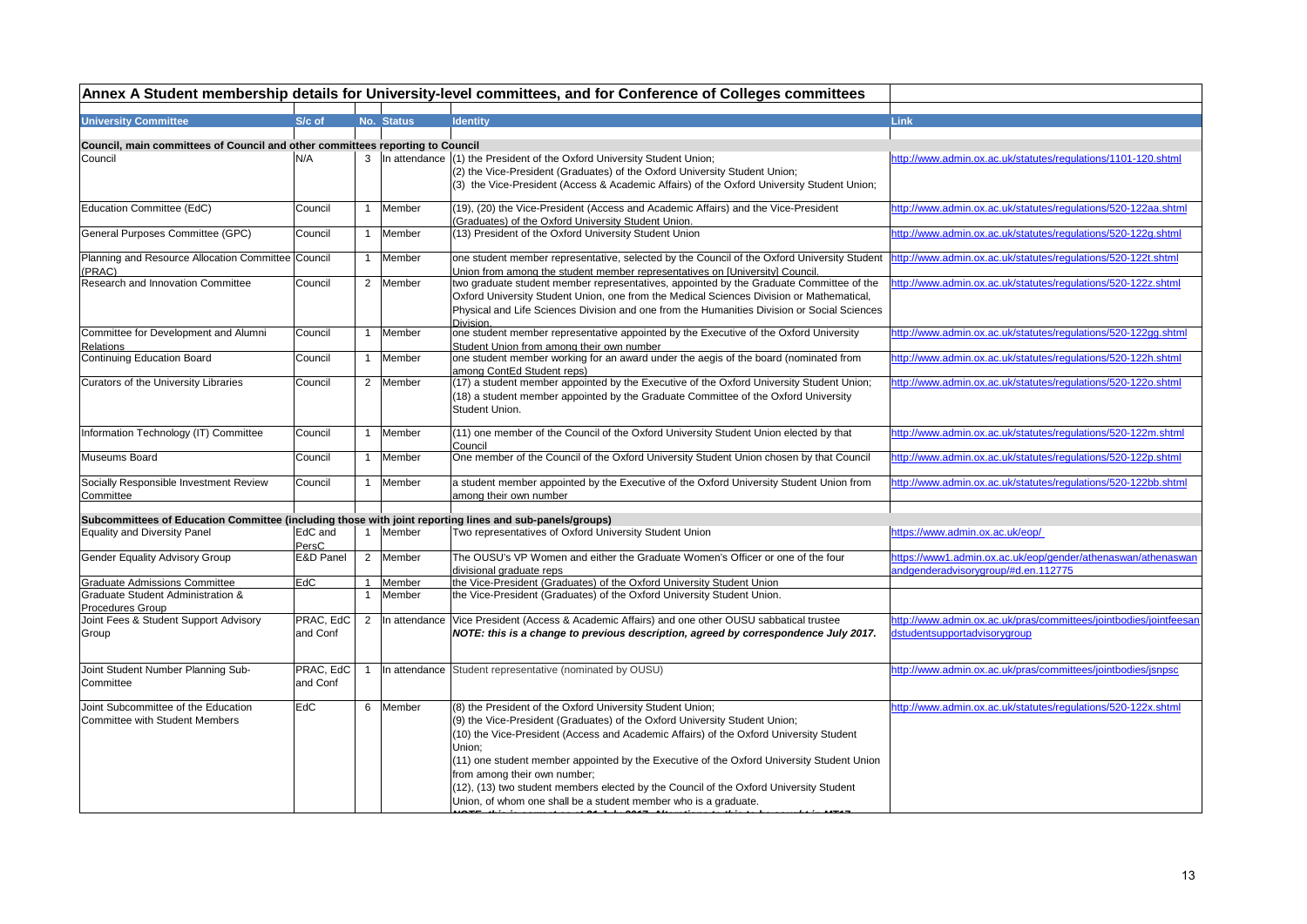| <b>University Committee</b>                              | S/c of          | No.            | <b>Status</b> | <b>Identity</b>                                                                                                                                         | Link                                                              |
|----------------------------------------------------------|-----------------|----------------|---------------|---------------------------------------------------------------------------------------------------------------------------------------------------------|-------------------------------------------------------------------|
| Joint Supervisory Committee for Visiting                 | EdC             | $\mathbf{1}$   | Member        | (10) One person from the President and Vice-Presidents of Oxford University Student Union                                                               | https://weblearn.ox.ac.uk/access/content/group/9ab65f1a-a9db-     |
|                                                          |                 |                |               |                                                                                                                                                         |                                                                   |
| <b>Students</b>                                          |                 |                |               | as may be agreed between them                                                                                                                           | 461c-a6db-                                                        |
|                                                          |                 |                |               |                                                                                                                                                         | fb88eb474e0b/home%20pages/JSCVS%20home%20page                     |
| <b>LGBT Advisory Group</b>                               | E&D Panel       | $\mathbf{1}$   | Member        | LGBTQ Officer (appointed by OUSU)                                                                                                                       | https://www1.admin.ox.ac.uk/eop/sexualorientation/lqbtadvisorygro |
|                                                          |                 |                |               | LGBTQ Society member (appointed by LGBTQ soc)                                                                                                           |                                                                   |
| Permanent Private Hall Supervisory                       | EdC             | $\mathbf{1}$   | Member        | (10) the Vice-President (Access and Academic Affairs) or the Vice-President (Graduates) of                                                              | http://www.admin.ox.ac.uk/statutes/regulations/520-122ll.shtml    |
| Committee                                                |                 |                |               | the Oxford University Student Union, as may be agreed between them.                                                                                     |                                                                   |
|                                                          |                 |                |               | NOTE: this is correct as at 31 July 2017. Alterations to this to be sought in MT17.                                                                     |                                                                   |
| <b>Quality Assurance Subcommittee</b>                    | EdC             | $\overline{2}$ | Member        | (15) the Vice-President (Access and Academic Affairs) of the Oxford University Student                                                                  | http://www.admin.ox.ac.uk/statutes/regulations/520-122kk.shtml    |
|                                                          |                 |                |               | Union;                                                                                                                                                  |                                                                   |
|                                                          |                 |                |               | (16) the Vice-President (Graduates) of the Oxford University Student Union.                                                                             |                                                                   |
|                                                          |                 |                |               |                                                                                                                                                         |                                                                   |
| Race Equality Working Group                              | E&D Panel       | $\overline{2}$ | Member        | Vice President (Welfare & Equal Opportunities)                                                                                                          | https://www1.admin.ox.ac.uk/eop/race/raceequalityworkinggroup/    |
|                                                          |                 |                |               | Co-Chairs of the Campaign for Racial Awareness and Equality (CRAE)                                                                                      |                                                                   |
|                                                          |                 |                |               | Two postgraduate students                                                                                                                               |                                                                   |
| Research Degrees Panel                                   | EdC &           | $\mathbf{1}$   | Member        | <b>OUSU Vice-President (Graduates)</b>                                                                                                                  |                                                                   |
|                                                          | ResC            |                |               |                                                                                                                                                         |                                                                   |
| Student Attainment Gap Working Group                     |                 | $\overline{2}$ | Member        | <b>OUSU Vice-President (Women)</b>                                                                                                                      |                                                                   |
|                                                          |                 |                |               | <b>OUSU Vice-President (Access &amp; Academic Affairs)</b>                                                                                              |                                                                   |
| <b>Student Wellbeing Subcommittee</b>                    | EdC             | $\mathbf 1$    | Member        | (14) the Vice-President (Welfare and Equal Opportunities), Oxford University Student Union;                                                             | http://www.admin.ox.ac.uk/statutes/regulations/520-122w.shtml     |
|                                                          |                 |                |               | (15) the Vice-President (Women), Oxford University Student Union;                                                                                       |                                                                   |
|                                                          |                 |                |               |                                                                                                                                                         |                                                                   |
|                                                          |                 |                |               | (16) the Vice-President (Graduates), Oxford University Student Union or their nominee;                                                                  |                                                                   |
|                                                          | EdC             |                |               |                                                                                                                                                         |                                                                   |
| <b>Taught Degrees Panel</b>                              |                 | $\overline{2}$ | Member        | OUSU Vice-President (Access & Academic Affairs)                                                                                                         |                                                                   |
|                                                          |                 |                |               | <b>OUSU Vice-President (Graduates)</b>                                                                                                                  |                                                                   |
| University Sports Strategic Subcommittee                 | EdC             | $\mathbf{1}$   | Member        | (14) a sabbatical officer of the Oxford University Student Union, nominated by that body.                                                               | http://www.admin.ox.ac.uk/statutes/regulations/520-122s.shtml     |
|                                                          |                 |                |               |                                                                                                                                                         |                                                                   |
|                                                          |                 |                |               |                                                                                                                                                         |                                                                   |
| <b>Subcommittees of PRAC</b>                             |                 |                |               |                                                                                                                                                         |                                                                   |
| <b>Buildings and Estates Subcommittee</b>                | <b>PRAC</b>     | $\mathbf{1}$   | Member        | (11) one student member representative, selected by the Council of the Oxford University                                                                | http://www.admin.ox.ac.uk/statutes/regulations/520-122d.shtml     |
|                                                          |                 |                |               | Student Union (OUSU) from among its Executive.                                                                                                          |                                                                   |
| <b>Property Management Subcommittee</b>                  | <b>PRAC</b>     | $\mathbf{1}$   | Member        | the Vice-President (Graduates) of the Oxford University Student Union                                                                                   | http://www.admin.ox.ac.uk/statutes/regulations/520-122dd.shtml    |
|                                                          |                 |                |               |                                                                                                                                                         |                                                                   |
| <b>Sustainability Steering Group</b>                     | <b>PRAC</b>     | $\mathbf{1}$   | Observer      | (h) a student observer, appointed by the OUSU Executive from among their own number or                                                                  | http://www.admin.ox.ac.uk/estates/aboutus/managingtheestate/en    |
|                                                          |                 |                |               | from the membership of the OUSU Ethics and Environment Committee                                                                                        | vironmentalsustainabilitytravel/sustainabilitysteeringgroup/      |
|                                                          |                 |                |               |                                                                                                                                                         |                                                                   |
| Subcommittees of GPC or committees reporting through GPC |                 |                |               |                                                                                                                                                         |                                                                   |
| <b>Security Subcommittee</b>                             | <b>GPC</b>      | $\mathbf{1}$   | Member        | (16) one member of the Council of the Oxford University Student Union elected by that                                                                   | http://www.admin.ox.ac.uk/statutes/regulations/520-122mm.shtml    |
|                                                          |                 |                |               | Council.                                                                                                                                                |                                                                   |
| <b>Clubs Committee</b>                                   | GPC             | $\mathbf{1}$   | Member        | (5) a resident student member appointed by the Graduate Committee of the Oxford University http://www.admin.ox.ac.uk/statutes/requlations/181-084.shtml |                                                                   |
|                                                          |                 |                |               |                                                                                                                                                         |                                                                   |
|                                                          |                 |                |               | Student Union:                                                                                                                                          |                                                                   |
|                                                          |                 |                |               | (6) a resident student member appointed by the Executive Committee of the Oxford                                                                        |                                                                   |
|                                                          |                 |                |               | University Student Union;                                                                                                                               |                                                                   |
|                                                          |                 |                |               | (7), (8) two resident student members, being the secretary of a non-sports club or publication                                                          |                                                                   |
|                                                          |                 |                |               | registered with the Proctors annointed by the Clube Committee                                                                                           |                                                                   |
| Committee for the Proctors Office                        | <b>GPC</b>      | $\mathbf{1}$   | Member        | (8) one student member representative appointed by the Executive of the Oxford University                                                               | http://www.admin.ox.ac.uk/statutes/regulations/181-084.shtml      |
|                                                          |                 |                |               | Student Union from among their own number.                                                                                                              |                                                                   |
|                                                          |                 |                |               |                                                                                                                                                         |                                                                   |
| <b>Subcommittees of Research Committee</b>               |                 |                |               |                                                                                                                                                         |                                                                   |
| Intellectual Property Advisory Group (IPAG)              | ResC            | $\overline{1}$ | Member        | Student representative                                                                                                                                  | https://www.admin.ox.ac.uk/researchsupport/researchcommittees/    |
|                                                          |                 |                |               |                                                                                                                                                         | scworkgroups/ipag/                                                |
|                                                          |                 |                |               |                                                                                                                                                         |                                                                   |
|                                                          |                 |                |               |                                                                                                                                                         |                                                                   |
| <b>Subcommittees of IT Committee</b>                     |                 |                |               |                                                                                                                                                         |                                                                   |
| <b>Education IT Board</b>                                | <b>IT Cttee</b> | $\mathbf{1}$   | Member        | One member from OUSU, nominated by the President of OUSU.                                                                                               |                                                                   |
| Innovation IT Board                                      | <b>IT Cttee</b> | $\mathbf{1}$   | Member        | the President of the Oxford University Student Union;                                                                                                   |                                                                   |
|                                                          |                 |                |               |                                                                                                                                                         |                                                                   |
|                                                          |                 |                |               |                                                                                                                                                         |                                                                   |
| <b>Subcommittees of Personnel Committee</b>              |                 |                |               |                                                                                                                                                         |                                                                   |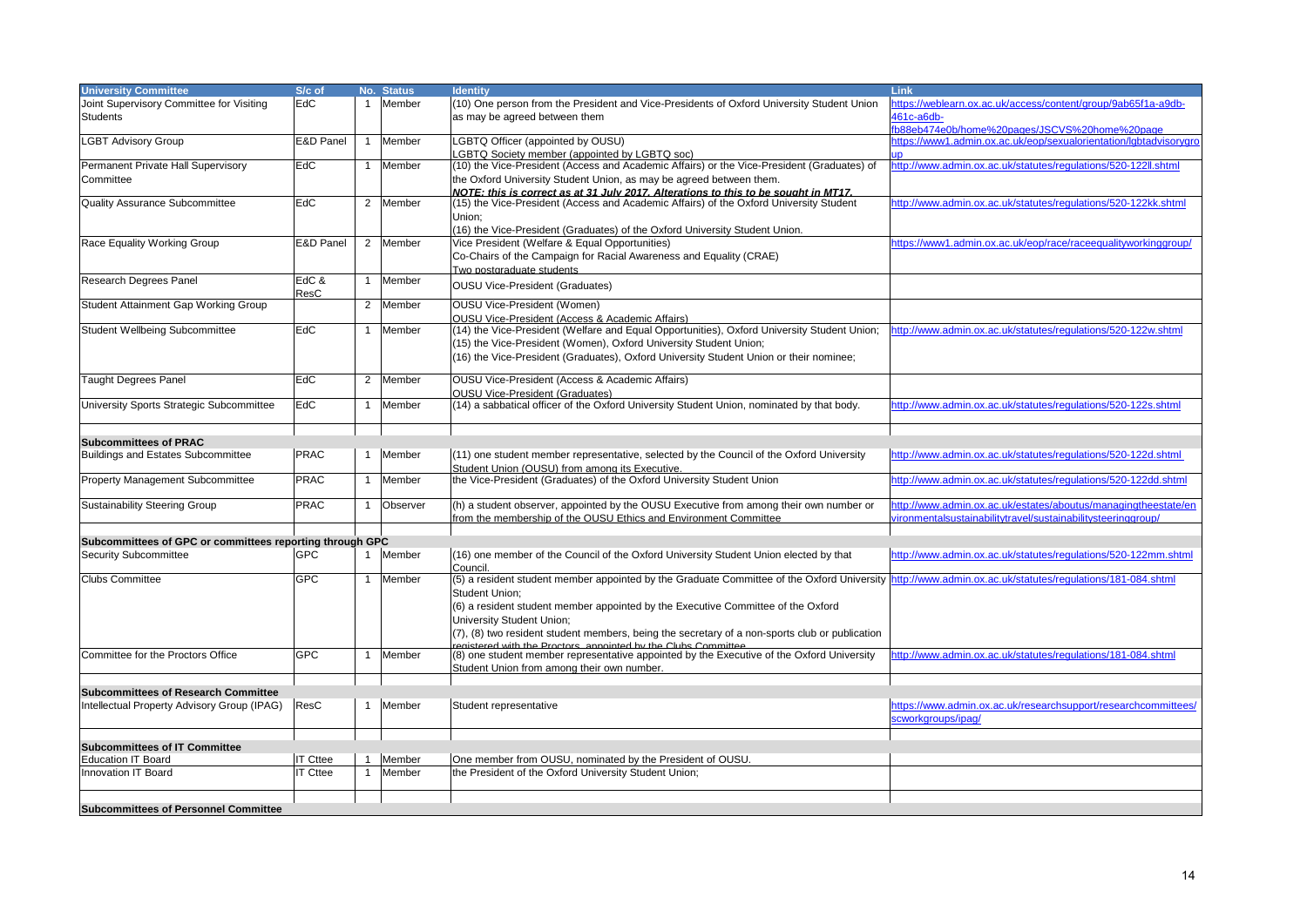| Vice President (Women)<br>PersCttee<br>Member<br>https://www.admin.ox.ac.uk/childcare/childcaresteeringgroup/<br>Student Parents and Carers Officer<br>Subcommittees of the Health and Safety Management Subcommittee of GPC<br>H&S Man<br>2 Member<br>(19) the Vice-President (Welfare [and Equal Opportunities]) of Oxford University Student<br>http://www.admin.ox.ac.uk/safety/policy-<br>statements/upss213/upss13sr2/<br>Cttee<br>Union<br>(20) a postgraduate student from one of the Science or Medical Science departments, who<br>shall be appointed by Oxford University Student Union<br>Other<br><b>Rules Committee</b><br>Member<br>$(7)$ , (8) two student members (who must at the time they take up office have been<br>https://www.admin.ox.ac.uk/statutes/regulations/244-062.shtml<br>6<br>matriculated for at least three terms) elected by the Council of the Oxford University Student<br>Union from among its members;<br>(9), (10) two student members (who must at the time they take up office have been<br>matriculated for at least three terms) appointed by the Executive of the Oxford University<br>Student Union not necessarily from among its members;<br>$(11)$ , $(12)$ two graduate student members appointed by the Executive of the Oxford University<br><b>Conference of Colleges Committee</b><br>S/c of<br>No. Status<br>Link<br><b>Identity</b><br>NB does not include Forums<br>https://weblearn.ox.ac.uk/portal/hierarchy/colleges/confcoll/confere<br><b>Conference of Colleges</b><br>N/A<br>In attendance an officer of the Oxford University Students Union (OUSU)<br>https://weblearn.ox.ac.uk/portal/hierarchy/colleges/confcoll/ac<br>Vice President (Access & Academic Affairs)<br><b>Admissions Committee</b><br>Steering<br>Non-voting<br>Cttee<br>member<br>https://weblearn.ox.ac.uk/portal/hierarchy/colleges/confcoll/ac<br>Member<br>Junior Member<br><b>Admissions Executive</b><br><b>ADCOM</b><br><b>STC</b><br>an officer of the Oxford University Students Union (OUSU) (normally the Vice President<br>https://weblearn.ox.ac.uk/portal/hierarchy/colleges/confcoll/ccl<br>College Librarians' Committee<br>Non-voting<br>(Access & Academic Affairs))<br>member<br>https://weblearn.ox.ac.uk/portal/hierarchy/colleges/confcoll/db<br>an officer of the Oxford University Students Union (OUSU)<br>Steering<br>Non-voting<br>Cttee<br>member<br><b>Estates Bursars' Committee</b><br>In attendance an officer of the Oxford University Students Union (OUSU)<br>https://weblearn.ox.ac.uk/portal/hierarchy/colleges/confcoll/ebc<br>Steering<br>Cttee<br>https://weblearn.ox.ac.uk/portal/hierarchy/colleges/confcoll/gc<br>In attendance Two student representatives, one of whom shall be a representative of the Oxford University<br><b>Graduate Committee</b><br>Steering<br>$\overline{2}$<br>Student Union (normally be the Vice President (Graduates)), and the other a representative<br>Cttee | <b>University Committee</b>            | S/c of | No. Status | <b>Identity</b> | Link |
|-------------------------------------------------------------------------------------------------------------------------------------------------------------------------------------------------------------------------------------------------------------------------------------------------------------------------------------------------------------------------------------------------------------------------------------------------------------------------------------------------------------------------------------------------------------------------------------------------------------------------------------------------------------------------------------------------------------------------------------------------------------------------------------------------------------------------------------------------------------------------------------------------------------------------------------------------------------------------------------------------------------------------------------------------------------------------------------------------------------------------------------------------------------------------------------------------------------------------------------------------------------------------------------------------------------------------------------------------------------------------------------------------------------------------------------------------------------------------------------------------------------------------------------------------------------------------------------------------------------------------------------------------------------------------------------------------------------------------------------------------------------------------------------------------------------------------------------------------------------------------------------------------------------------------------------------------------------------------------------------------------------------------------------------------------------------------------------------------------------------------------------------------------------------------------------------------------------------------------------------------------------------------------------------------------------------------------------------------------------------------------------------------------------------------------------------------------------------------------------------------------------------------------------------------------------------------------------------------------------------------------------------------------------------------------------------------------------------------------------------------------------------------------------------------------------------------------------------------------------------------------------------------------------------------------------------------------------------------------|----------------------------------------|--------|------------|-----------------|------|
|                                                                                                                                                                                                                                                                                                                                                                                                                                                                                                                                                                                                                                                                                                                                                                                                                                                                                                                                                                                                                                                                                                                                                                                                                                                                                                                                                                                                                                                                                                                                                                                                                                                                                                                                                                                                                                                                                                                                                                                                                                                                                                                                                                                                                                                                                                                                                                                                                                                                                                                                                                                                                                                                                                                                                                                                                                                                                                                                                                               | <b>Childcare Steering Group</b>        |        |            |                 |      |
|                                                                                                                                                                                                                                                                                                                                                                                                                                                                                                                                                                                                                                                                                                                                                                                                                                                                                                                                                                                                                                                                                                                                                                                                                                                                                                                                                                                                                                                                                                                                                                                                                                                                                                                                                                                                                                                                                                                                                                                                                                                                                                                                                                                                                                                                                                                                                                                                                                                                                                                                                                                                                                                                                                                                                                                                                                                                                                                                                                               |                                        |        |            |                 |      |
|                                                                                                                                                                                                                                                                                                                                                                                                                                                                                                                                                                                                                                                                                                                                                                                                                                                                                                                                                                                                                                                                                                                                                                                                                                                                                                                                                                                                                                                                                                                                                                                                                                                                                                                                                                                                                                                                                                                                                                                                                                                                                                                                                                                                                                                                                                                                                                                                                                                                                                                                                                                                                                                                                                                                                                                                                                                                                                                                                                               |                                        |        |            |                 |      |
|                                                                                                                                                                                                                                                                                                                                                                                                                                                                                                                                                                                                                                                                                                                                                                                                                                                                                                                                                                                                                                                                                                                                                                                                                                                                                                                                                                                                                                                                                                                                                                                                                                                                                                                                                                                                                                                                                                                                                                                                                                                                                                                                                                                                                                                                                                                                                                                                                                                                                                                                                                                                                                                                                                                                                                                                                                                                                                                                                                               |                                        |        |            |                 |      |
|                                                                                                                                                                                                                                                                                                                                                                                                                                                                                                                                                                                                                                                                                                                                                                                                                                                                                                                                                                                                                                                                                                                                                                                                                                                                                                                                                                                                                                                                                                                                                                                                                                                                                                                                                                                                                                                                                                                                                                                                                                                                                                                                                                                                                                                                                                                                                                                                                                                                                                                                                                                                                                                                                                                                                                                                                                                                                                                                                                               | Consultative Committee for Health and  |        |            |                 |      |
|                                                                                                                                                                                                                                                                                                                                                                                                                                                                                                                                                                                                                                                                                                                                                                                                                                                                                                                                                                                                                                                                                                                                                                                                                                                                                                                                                                                                                                                                                                                                                                                                                                                                                                                                                                                                                                                                                                                                                                                                                                                                                                                                                                                                                                                                                                                                                                                                                                                                                                                                                                                                                                                                                                                                                                                                                                                                                                                                                                               | Safety                                 |        |            |                 |      |
|                                                                                                                                                                                                                                                                                                                                                                                                                                                                                                                                                                                                                                                                                                                                                                                                                                                                                                                                                                                                                                                                                                                                                                                                                                                                                                                                                                                                                                                                                                                                                                                                                                                                                                                                                                                                                                                                                                                                                                                                                                                                                                                                                                                                                                                                                                                                                                                                                                                                                                                                                                                                                                                                                                                                                                                                                                                                                                                                                                               |                                        |        |            |                 |      |
|                                                                                                                                                                                                                                                                                                                                                                                                                                                                                                                                                                                                                                                                                                                                                                                                                                                                                                                                                                                                                                                                                                                                                                                                                                                                                                                                                                                                                                                                                                                                                                                                                                                                                                                                                                                                                                                                                                                                                                                                                                                                                                                                                                                                                                                                                                                                                                                                                                                                                                                                                                                                                                                                                                                                                                                                                                                                                                                                                                               |                                        |        |            |                 |      |
|                                                                                                                                                                                                                                                                                                                                                                                                                                                                                                                                                                                                                                                                                                                                                                                                                                                                                                                                                                                                                                                                                                                                                                                                                                                                                                                                                                                                                                                                                                                                                                                                                                                                                                                                                                                                                                                                                                                                                                                                                                                                                                                                                                                                                                                                                                                                                                                                                                                                                                                                                                                                                                                                                                                                                                                                                                                                                                                                                                               |                                        |        |            |                 |      |
|                                                                                                                                                                                                                                                                                                                                                                                                                                                                                                                                                                                                                                                                                                                                                                                                                                                                                                                                                                                                                                                                                                                                                                                                                                                                                                                                                                                                                                                                                                                                                                                                                                                                                                                                                                                                                                                                                                                                                                                                                                                                                                                                                                                                                                                                                                                                                                                                                                                                                                                                                                                                                                                                                                                                                                                                                                                                                                                                                                               |                                        |        |            |                 |      |
|                                                                                                                                                                                                                                                                                                                                                                                                                                                                                                                                                                                                                                                                                                                                                                                                                                                                                                                                                                                                                                                                                                                                                                                                                                                                                                                                                                                                                                                                                                                                                                                                                                                                                                                                                                                                                                                                                                                                                                                                                                                                                                                                                                                                                                                                                                                                                                                                                                                                                                                                                                                                                                                                                                                                                                                                                                                                                                                                                                               |                                        |        |            |                 |      |
|                                                                                                                                                                                                                                                                                                                                                                                                                                                                                                                                                                                                                                                                                                                                                                                                                                                                                                                                                                                                                                                                                                                                                                                                                                                                                                                                                                                                                                                                                                                                                                                                                                                                                                                                                                                                                                                                                                                                                                                                                                                                                                                                                                                                                                                                                                                                                                                                                                                                                                                                                                                                                                                                                                                                                                                                                                                                                                                                                                               |                                        |        |            |                 |      |
|                                                                                                                                                                                                                                                                                                                                                                                                                                                                                                                                                                                                                                                                                                                                                                                                                                                                                                                                                                                                                                                                                                                                                                                                                                                                                                                                                                                                                                                                                                                                                                                                                                                                                                                                                                                                                                                                                                                                                                                                                                                                                                                                                                                                                                                                                                                                                                                                                                                                                                                                                                                                                                                                                                                                                                                                                                                                                                                                                                               |                                        |        |            |                 |      |
|                                                                                                                                                                                                                                                                                                                                                                                                                                                                                                                                                                                                                                                                                                                                                                                                                                                                                                                                                                                                                                                                                                                                                                                                                                                                                                                                                                                                                                                                                                                                                                                                                                                                                                                                                                                                                                                                                                                                                                                                                                                                                                                                                                                                                                                                                                                                                                                                                                                                                                                                                                                                                                                                                                                                                                                                                                                                                                                                                                               |                                        |        |            |                 |      |
|                                                                                                                                                                                                                                                                                                                                                                                                                                                                                                                                                                                                                                                                                                                                                                                                                                                                                                                                                                                                                                                                                                                                                                                                                                                                                                                                                                                                                                                                                                                                                                                                                                                                                                                                                                                                                                                                                                                                                                                                                                                                                                                                                                                                                                                                                                                                                                                                                                                                                                                                                                                                                                                                                                                                                                                                                                                                                                                                                                               |                                        |        |            |                 |      |
|                                                                                                                                                                                                                                                                                                                                                                                                                                                                                                                                                                                                                                                                                                                                                                                                                                                                                                                                                                                                                                                                                                                                                                                                                                                                                                                                                                                                                                                                                                                                                                                                                                                                                                                                                                                                                                                                                                                                                                                                                                                                                                                                                                                                                                                                                                                                                                                                                                                                                                                                                                                                                                                                                                                                                                                                                                                                                                                                                                               |                                        |        |            |                 |      |
|                                                                                                                                                                                                                                                                                                                                                                                                                                                                                                                                                                                                                                                                                                                                                                                                                                                                                                                                                                                                                                                                                                                                                                                                                                                                                                                                                                                                                                                                                                                                                                                                                                                                                                                                                                                                                                                                                                                                                                                                                                                                                                                                                                                                                                                                                                                                                                                                                                                                                                                                                                                                                                                                                                                                                                                                                                                                                                                                                                               |                                        |        |            |                 |      |
|                                                                                                                                                                                                                                                                                                                                                                                                                                                                                                                                                                                                                                                                                                                                                                                                                                                                                                                                                                                                                                                                                                                                                                                                                                                                                                                                                                                                                                                                                                                                                                                                                                                                                                                                                                                                                                                                                                                                                                                                                                                                                                                                                                                                                                                                                                                                                                                                                                                                                                                                                                                                                                                                                                                                                                                                                                                                                                                                                                               |                                        |        |            |                 |      |
|                                                                                                                                                                                                                                                                                                                                                                                                                                                                                                                                                                                                                                                                                                                                                                                                                                                                                                                                                                                                                                                                                                                                                                                                                                                                                                                                                                                                                                                                                                                                                                                                                                                                                                                                                                                                                                                                                                                                                                                                                                                                                                                                                                                                                                                                                                                                                                                                                                                                                                                                                                                                                                                                                                                                                                                                                                                                                                                                                                               |                                        |        |            |                 |      |
|                                                                                                                                                                                                                                                                                                                                                                                                                                                                                                                                                                                                                                                                                                                                                                                                                                                                                                                                                                                                                                                                                                                                                                                                                                                                                                                                                                                                                                                                                                                                                                                                                                                                                                                                                                                                                                                                                                                                                                                                                                                                                                                                                                                                                                                                                                                                                                                                                                                                                                                                                                                                                                                                                                                                                                                                                                                                                                                                                                               |                                        |        |            |                 |      |
|                                                                                                                                                                                                                                                                                                                                                                                                                                                                                                                                                                                                                                                                                                                                                                                                                                                                                                                                                                                                                                                                                                                                                                                                                                                                                                                                                                                                                                                                                                                                                                                                                                                                                                                                                                                                                                                                                                                                                                                                                                                                                                                                                                                                                                                                                                                                                                                                                                                                                                                                                                                                                                                                                                                                                                                                                                                                                                                                                                               |                                        |        |            |                 |      |
|                                                                                                                                                                                                                                                                                                                                                                                                                                                                                                                                                                                                                                                                                                                                                                                                                                                                                                                                                                                                                                                                                                                                                                                                                                                                                                                                                                                                                                                                                                                                                                                                                                                                                                                                                                                                                                                                                                                                                                                                                                                                                                                                                                                                                                                                                                                                                                                                                                                                                                                                                                                                                                                                                                                                                                                                                                                                                                                                                                               |                                        |        |            |                 |      |
|                                                                                                                                                                                                                                                                                                                                                                                                                                                                                                                                                                                                                                                                                                                                                                                                                                                                                                                                                                                                                                                                                                                                                                                                                                                                                                                                                                                                                                                                                                                                                                                                                                                                                                                                                                                                                                                                                                                                                                                                                                                                                                                                                                                                                                                                                                                                                                                                                                                                                                                                                                                                                                                                                                                                                                                                                                                                                                                                                                               |                                        |        |            |                 |      |
|                                                                                                                                                                                                                                                                                                                                                                                                                                                                                                                                                                                                                                                                                                                                                                                                                                                                                                                                                                                                                                                                                                                                                                                                                                                                                                                                                                                                                                                                                                                                                                                                                                                                                                                                                                                                                                                                                                                                                                                                                                                                                                                                                                                                                                                                                                                                                                                                                                                                                                                                                                                                                                                                                                                                                                                                                                                                                                                                                                               |                                        |        |            |                 |      |
|                                                                                                                                                                                                                                                                                                                                                                                                                                                                                                                                                                                                                                                                                                                                                                                                                                                                                                                                                                                                                                                                                                                                                                                                                                                                                                                                                                                                                                                                                                                                                                                                                                                                                                                                                                                                                                                                                                                                                                                                                                                                                                                                                                                                                                                                                                                                                                                                                                                                                                                                                                                                                                                                                                                                                                                                                                                                                                                                                                               |                                        |        |            |                 |      |
|                                                                                                                                                                                                                                                                                                                                                                                                                                                                                                                                                                                                                                                                                                                                                                                                                                                                                                                                                                                                                                                                                                                                                                                                                                                                                                                                                                                                                                                                                                                                                                                                                                                                                                                                                                                                                                                                                                                                                                                                                                                                                                                                                                                                                                                                                                                                                                                                                                                                                                                                                                                                                                                                                                                                                                                                                                                                                                                                                                               |                                        |        |            |                 |      |
|                                                                                                                                                                                                                                                                                                                                                                                                                                                                                                                                                                                                                                                                                                                                                                                                                                                                                                                                                                                                                                                                                                                                                                                                                                                                                                                                                                                                                                                                                                                                                                                                                                                                                                                                                                                                                                                                                                                                                                                                                                                                                                                                                                                                                                                                                                                                                                                                                                                                                                                                                                                                                                                                                                                                                                                                                                                                                                                                                                               | Domestic Bursars' Committee            |        |            |                 |      |
|                                                                                                                                                                                                                                                                                                                                                                                                                                                                                                                                                                                                                                                                                                                                                                                                                                                                                                                                                                                                                                                                                                                                                                                                                                                                                                                                                                                                                                                                                                                                                                                                                                                                                                                                                                                                                                                                                                                                                                                                                                                                                                                                                                                                                                                                                                                                                                                                                                                                                                                                                                                                                                                                                                                                                                                                                                                                                                                                                                               |                                        |        |            |                 |      |
|                                                                                                                                                                                                                                                                                                                                                                                                                                                                                                                                                                                                                                                                                                                                                                                                                                                                                                                                                                                                                                                                                                                                                                                                                                                                                                                                                                                                                                                                                                                                                                                                                                                                                                                                                                                                                                                                                                                                                                                                                                                                                                                                                                                                                                                                                                                                                                                                                                                                                                                                                                                                                                                                                                                                                                                                                                                                                                                                                                               |                                        |        |            |                 |      |
|                                                                                                                                                                                                                                                                                                                                                                                                                                                                                                                                                                                                                                                                                                                                                                                                                                                                                                                                                                                                                                                                                                                                                                                                                                                                                                                                                                                                                                                                                                                                                                                                                                                                                                                                                                                                                                                                                                                                                                                                                                                                                                                                                                                                                                                                                                                                                                                                                                                                                                                                                                                                                                                                                                                                                                                                                                                                                                                                                                               |                                        |        |            |                 |      |
|                                                                                                                                                                                                                                                                                                                                                                                                                                                                                                                                                                                                                                                                                                                                                                                                                                                                                                                                                                                                                                                                                                                                                                                                                                                                                                                                                                                                                                                                                                                                                                                                                                                                                                                                                                                                                                                                                                                                                                                                                                                                                                                                                                                                                                                                                                                                                                                                                                                                                                                                                                                                                                                                                                                                                                                                                                                                                                                                                                               |                                        |        |            |                 |      |
|                                                                                                                                                                                                                                                                                                                                                                                                                                                                                                                                                                                                                                                                                                                                                                                                                                                                                                                                                                                                                                                                                                                                                                                                                                                                                                                                                                                                                                                                                                                                                                                                                                                                                                                                                                                                                                                                                                                                                                                                                                                                                                                                                                                                                                                                                                                                                                                                                                                                                                                                                                                                                                                                                                                                                                                                                                                                                                                                                                               |                                        |        |            |                 |      |
| chosen from the MCR Presidents' Committee<br>https://weblearn.ox.ac.uk/portal/hierarchy/colleges/confcoll/cict                                                                                                                                                                                                                                                                                                                                                                                                                                                                                                                                                                                                                                                                                                                                                                                                                                                                                                                                                                                                                                                                                                                                                                                                                                                                                                                                                                                                                                                                                                                                                                                                                                                                                                                                                                                                                                                                                                                                                                                                                                                                                                                                                                                                                                                                                                                                                                                                                                                                                                                                                                                                                                                                                                                                                                                                                                                                |                                        |        |            |                 |      |
| Steering<br>In attendance (c) a representative nominated by the President of OUSU.<br>Cttee                                                                                                                                                                                                                                                                                                                                                                                                                                                                                                                                                                                                                                                                                                                                                                                                                                                                                                                                                                                                                                                                                                                                                                                                                                                                                                                                                                                                                                                                                                                                                                                                                                                                                                                                                                                                                                                                                                                                                                                                                                                                                                                                                                                                                                                                                                                                                                                                                                                                                                                                                                                                                                                                                                                                                                                                                                                                                   | <b>ICT Steering Committee</b>          |        |            |                 |      |
| In attendance Two student representatives, one of whom shall be a representative of the Oxford University<br>https://weblearn.ox.ac.uk/portal/hierarchy/colleges/confcoll/seniort<br>Steering<br>$\overline{2}$                                                                                                                                                                                                                                                                                                                                                                                                                                                                                                                                                                                                                                                                                                                                                                                                                                                                                                                                                                                                                                                                                                                                                                                                                                                                                                                                                                                                                                                                                                                                                                                                                                                                                                                                                                                                                                                                                                                                                                                                                                                                                                                                                                                                                                                                                                                                                                                                                                                                                                                                                                                                                                                                                                                                                               | Senior Tutors' Committee (STC)         |        |            |                 |      |
| Student Union (normally be the Vice President (Access and Academic Affairs)), and the other<br>Cttee<br>tors                                                                                                                                                                                                                                                                                                                                                                                                                                                                                                                                                                                                                                                                                                                                                                                                                                                                                                                                                                                                                                                                                                                                                                                                                                                                                                                                                                                                                                                                                                                                                                                                                                                                                                                                                                                                                                                                                                                                                                                                                                                                                                                                                                                                                                                                                                                                                                                                                                                                                                                                                                                                                                                                                                                                                                                                                                                                  |                                        |        |            |                 |      |
| a representative chosen from the JCR Presidents' Committee.                                                                                                                                                                                                                                                                                                                                                                                                                                                                                                                                                                                                                                                                                                                                                                                                                                                                                                                                                                                                                                                                                                                                                                                                                                                                                                                                                                                                                                                                                                                                                                                                                                                                                                                                                                                                                                                                                                                                                                                                                                                                                                                                                                                                                                                                                                                                                                                                                                                                                                                                                                                                                                                                                                                                                                                                                                                                                                                   |                                        |        |            |                 |      |
| STC/<br>In attendance Two officers of the Oxford University Students' Union (normally the Vice-Presidents for<br>$\overline{2}$                                                                                                                                                                                                                                                                                                                                                                                                                                                                                                                                                                                                                                                                                                                                                                                                                                                                                                                                                                                                                                                                                                                                                                                                                                                                                                                                                                                                                                                                                                                                                                                                                                                                                                                                                                                                                                                                                                                                                                                                                                                                                                                                                                                                                                                                                                                                                                                                                                                                                                                                                                                                                                                                                                                                                                                                                                               | Quality Assurance Working Group (QAWG) |        |            |                 |      |
| GradC<br>Access & Academic Affairs and for Graduates).                                                                                                                                                                                                                                                                                                                                                                                                                                                                                                                                                                                                                                                                                                                                                                                                                                                                                                                                                                                                                                                                                                                                                                                                                                                                                                                                                                                                                                                                                                                                                                                                                                                                                                                                                                                                                                                                                                                                                                                                                                                                                                                                                                                                                                                                                                                                                                                                                                                                                                                                                                                                                                                                                                                                                                                                                                                                                                                        |                                        |        |            |                 |      |